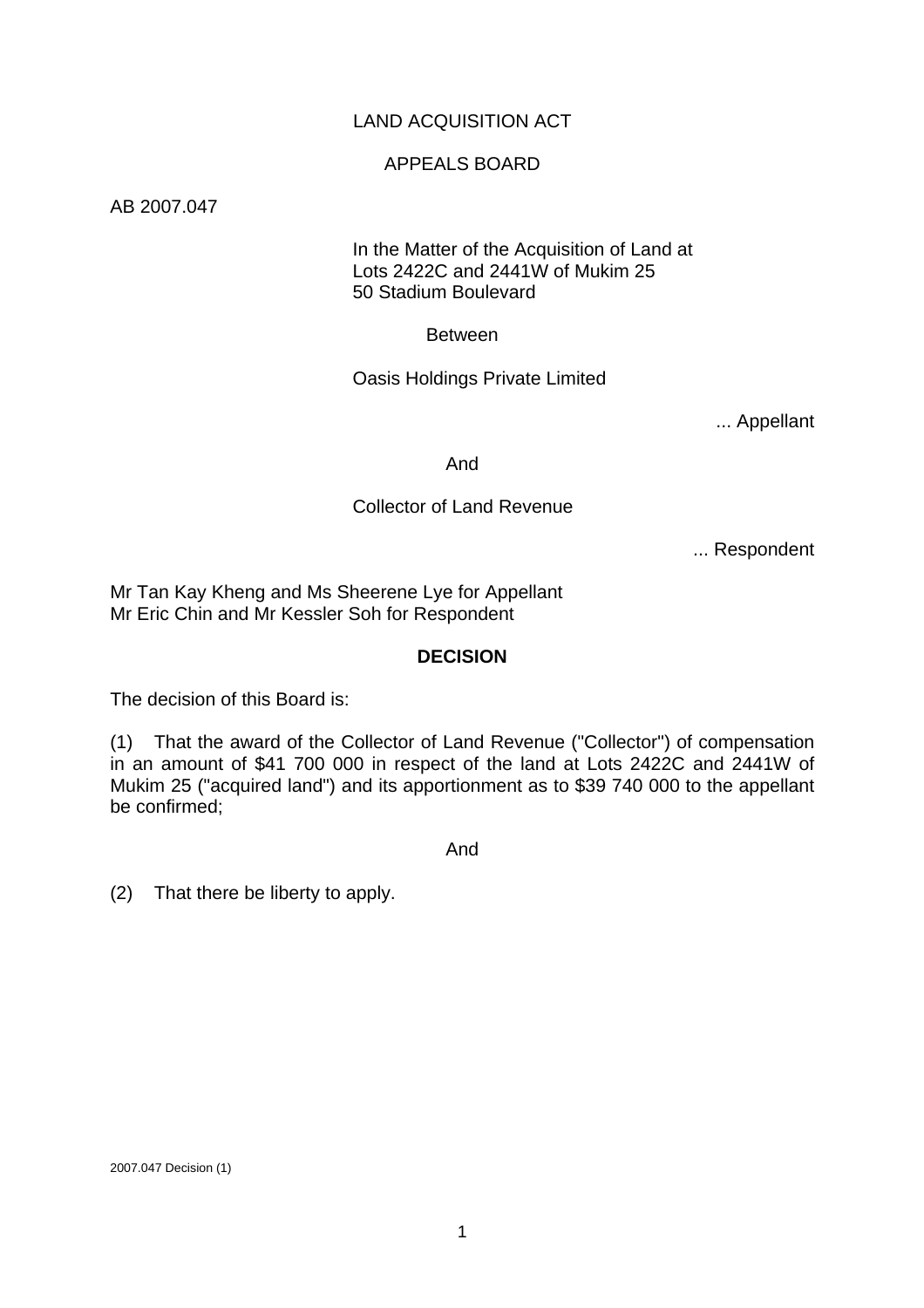## REASONS FOR THE DECISION

# *Appeal*

(1) On 2007 June 13 ("acquisition date") a notification No 1791 was published in the *Gazette* under s 5 of the Land Acquisition Act ("s 5 declaration") declaring that "the pieces of land situated in Mukim 25 ... containing a total area of 5,412.9 square metres or thereabouts ... more particularly described in the Schedule" were needed for a public purpose namely "for the development as part of or incidental to the Singapore Sports Hub" ("SSH"). The land is described in the Schedule as:

| Lot No | МK | Area in sq m | $Owner(s)^*$                     |
|--------|----|--------------|----------------------------------|
| 2422C  | 25 | 3,385.8      | Oasis Holdings Private Limited   |
|        |    |              | Mortgagee<br><b>DBS Bank Ltd</b> |
| 2441W  | 25 | 2,027.1      | Oasis Holdings Private Limited   |
|        |    |              | Mortgagee<br><b>DBS Bank Ltd</b> |

\* Persons who from available information in the Singapore Land Authority are believed to be the owners.

It is not in dispute that the land described in the Schedule is the acquired land and that the appellant is the owner referred to in the s 5 declaration and is a person interested in respect of the acquired land.

(2) The Collector took proceedings for the acquisition of the acquired land and pursuant to the Collector's notice under s 8 and for the purpose of the inquiry held under s 10 the appellant made a claim to compensation of \$75 000 000. The Collector found that the market value of the acquired land as at the acquisition date was \$41 000 000 and on 2007 December 12 he made an award of (a) compensation for the acquired land in the amount of \$41 700 000; and (b) apportionment of the compensation among the appellant and certain other persons interested as to \$39 740 000 to the appellant, \$430 000 to Oasis Bay Pte Ltd ("OB"), \$320 000 to Thai Village Sharksfin Restaurant Pte Ltd ("TVSR"), \$500 000 to No Signboard Seafood Restaurant Pte Ltd ("NSSR"), and \$710 000 to Great World KTV & Nite Club ("GWKTV"). All these other persons interested were as at the acquisition date the tenants of the appellant in respect of separate units in the buildings on the acquired land.

(3) In his grounds of award the Collector said in para 17:

After apportioning to the 4 Tenants a total of \$1,260,000 from the market value of \$41,000,000, the market value to be apportioned to the Appellant is \$39,740,000. On 12 December 2007, I issued an award of \$39,740,000 to the Appellant for its interests in the Land Acquired pursuant to Section 10 of the Act.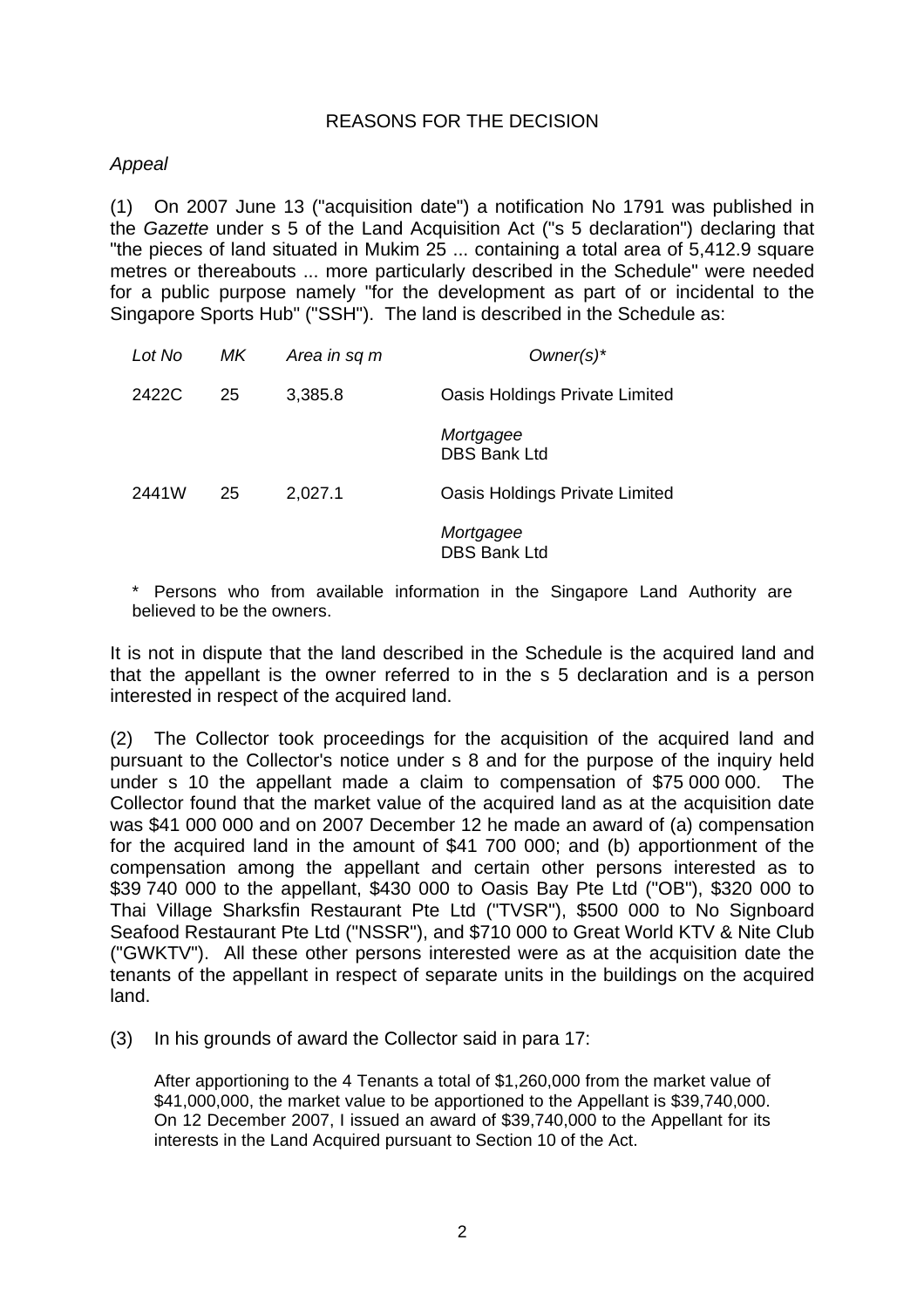In fact he made an award of \$41 700 000 under s 10 as noted above. He said he considered the market value. That was found by him to be \$41 000 000. He might have considered other matters as well in accordance with s 15 but there is no mention of any such matters. There is no explanation as to how he arrived at \$41 700 000 as compensation for the acquired land from a market value of \$41 000 000.

(4) The appellant appeals against the award of the Collector. In its amended petition of appeal it claims that "any increase in the market value above the sum of \$41 million is to be awarded to the Appellant alone, to the exclusion of the tenants." The petition of appeal does not say what the market value should be or should be increased to and the parties appear to be content with the appellant relying on the evidence to be received by this Board. OB also lodged an appeal but its appeal was withdrawn without a hearing. The other tenants have not lodged any appeal against the award.

# *Acquired Land*

(5) Lot 2441W is a near rectangular waterfront plot at the mouth of the Geylang River in the Kallang Basin with an area of 2 027.1sm comprised in Lease 13022 for 99 years expiring on 2067 January 31. Lot 2422C is a foreshore and seabed plot on the adjacent seaward side with an area of 3 385.8sm comprised in Lease 13023 also for 99 years expiring on 2067 January 31. The appellant is the lessee under both the leases and in this decision the 2 leases will for convenience be referred to together as the "appellant's lease". As at the acquisition date there was a 3 storey building ("main building") on the site of Lot 2441W and 3 single storey "floating" buildings ("floating buildings" and each a "floating building") all out at sea on the site of Lot 2422C and all the 4 buildings were interconnected by covered walkways.

(6) The main building was sub-divided into units  $#01-01$  (lettable area = 638sm),  $\#01$ -02 (lettable area = 373sm) and  $\#01$ -02A (lettable area = 169sm) all on the 1st storey, #02-00 (lettable area = 1 371sm) on the 2nd storey and #03-00 (lettable area  $= 768$ sm) on the 3rd storey and the floating buildings were sub-divided into units  $#01$ -03 in the centre building (lettable area =  $1\overline{146}$ sm), #01-04 in the building to one side (lettable area =  $670$ sm) and  $\#01$ -05 in the building to the other side (lettable area = 670sm). The main building was served by one passenger lift and 2 staircases. The total lettable area of all the 4 buildings was 5 805sm. The gross floor area ("GFA") of the whole development was 6 914.66sm on a site area of 5 412.9sm giving a plot ratio of about 1.28. There were also 3 unnumbered areas which were leased as at the acquisition date. There was no car park on the acquired land but car parking facilities were available at a public car park located near the front entrance to the main building and elsewhere in the vicinity.

(7) "The Oasis" as the development was commonly known as had been a feature of the Kallang waterfront area for about 35 years before the acquisition date and was undoubtedly a unique development by the sea and out at sea. Plans for the development of SSH on an approximately 35ha site immediately next to it (see below) were announced as far back as 2005 April and the Stadium MRT station on the Circle Line was under construction nearby. This was the scene shortly before the publication of the s 5 declaration which stated as noted above that the acquired land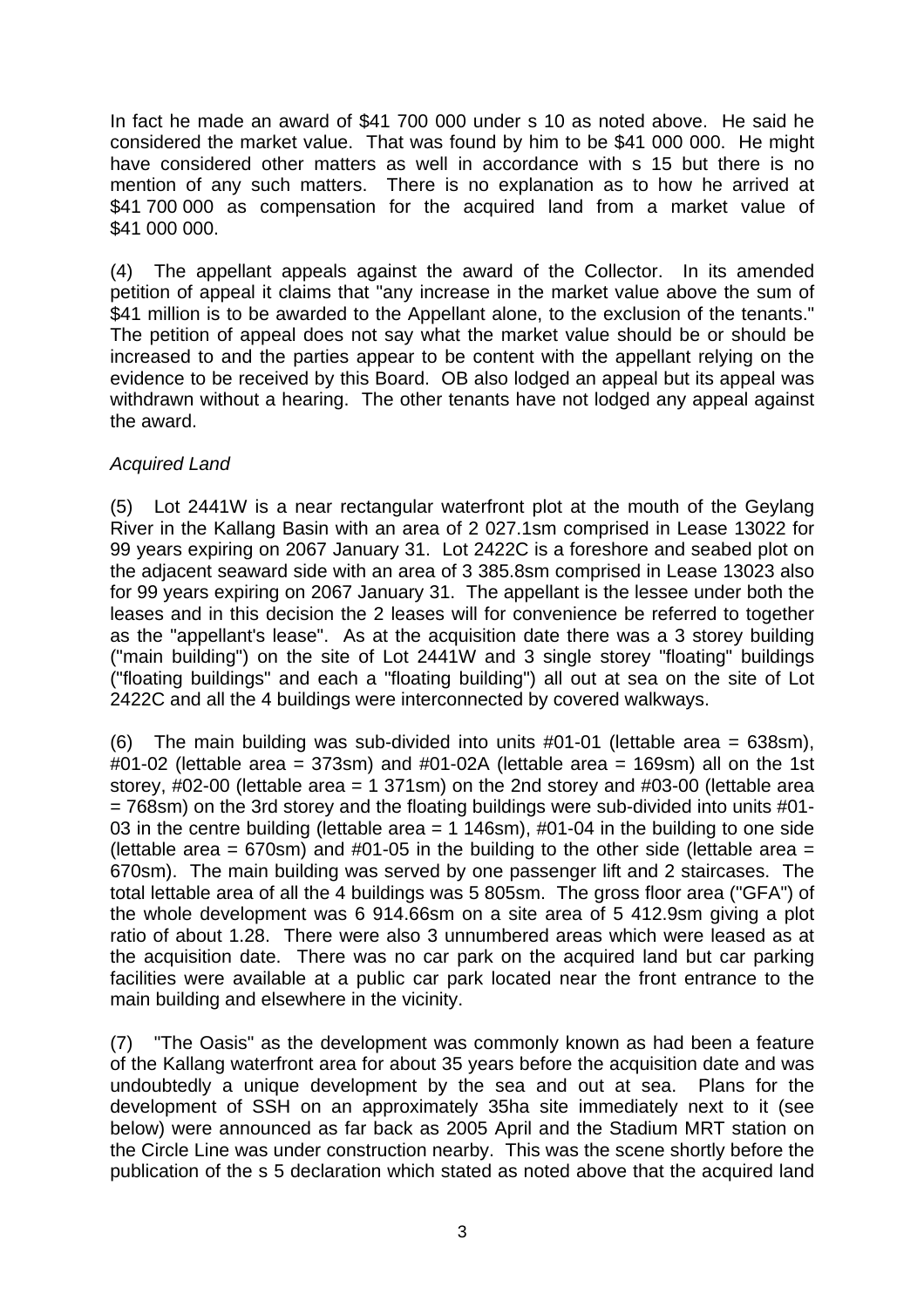was needed for a public purpose namely "for the development as part of or incidental to [SSH]".

(8) The Master Plan that was current as at the acquisition date did not indicate on the map the plot ratio for the acquired land and where as in this case the plot ratio was not indicated para 6.3 of the then current Written Statement provided that "the plot ratio to be allowed shall be determined by the competent authority at his discretion". The plot ratio prescribes the maximum permissible intensity for developments within the demarcated area. In the Master Plan the acquired land was zoned "Commercial" and as at the acquisition date the tenants were carrying on businesses related to food and beverage and entertainment all of which were permitted uses.

### *Compensation*

(9) Section 33 of the Act provides:

(1) In determining the amount of compensation to be awarded for land acquired under this Act, the Board shall take into consideration the following matters and no others:

(a) where the date of acquisition of the land is on or after 12th February 2007, the market value of the acquired land –

as at the date of the publication of the notification under section 3 (1) if the notification is, within 6 months from the date of its publication, followed by a declaration made under section 5 in respect of the same land or part thereof; or

(ii) as at the date of the publication of the declaration made under section 5, in any other case ....

The date of acquisition is the date of publication of the declaration under s 5 (see s 33(6)) which is the acquisition date. No notification under s 3(1) was published in respect of the acquired land and it is not in dispute that it is the market value as at the acquisition date that is to be taken into consideration.

## *Petition of Appeal*

(10) In its petition of appeal the appellant says:

(1) The [Collector] has failed to consider, or not sufficiently considered, all relevant factors in determining the compensation, including but not limited to the following: -

(i) the Income Method of Valuation and the elements thereof to be adopted in arriving at the market value of the acquired land; and

(ii) the increase in the market value of the acquired land as a result of the well publicised development of the Singapore Sports Hub.

(2) Further or alternatively, the Collector has erred in: -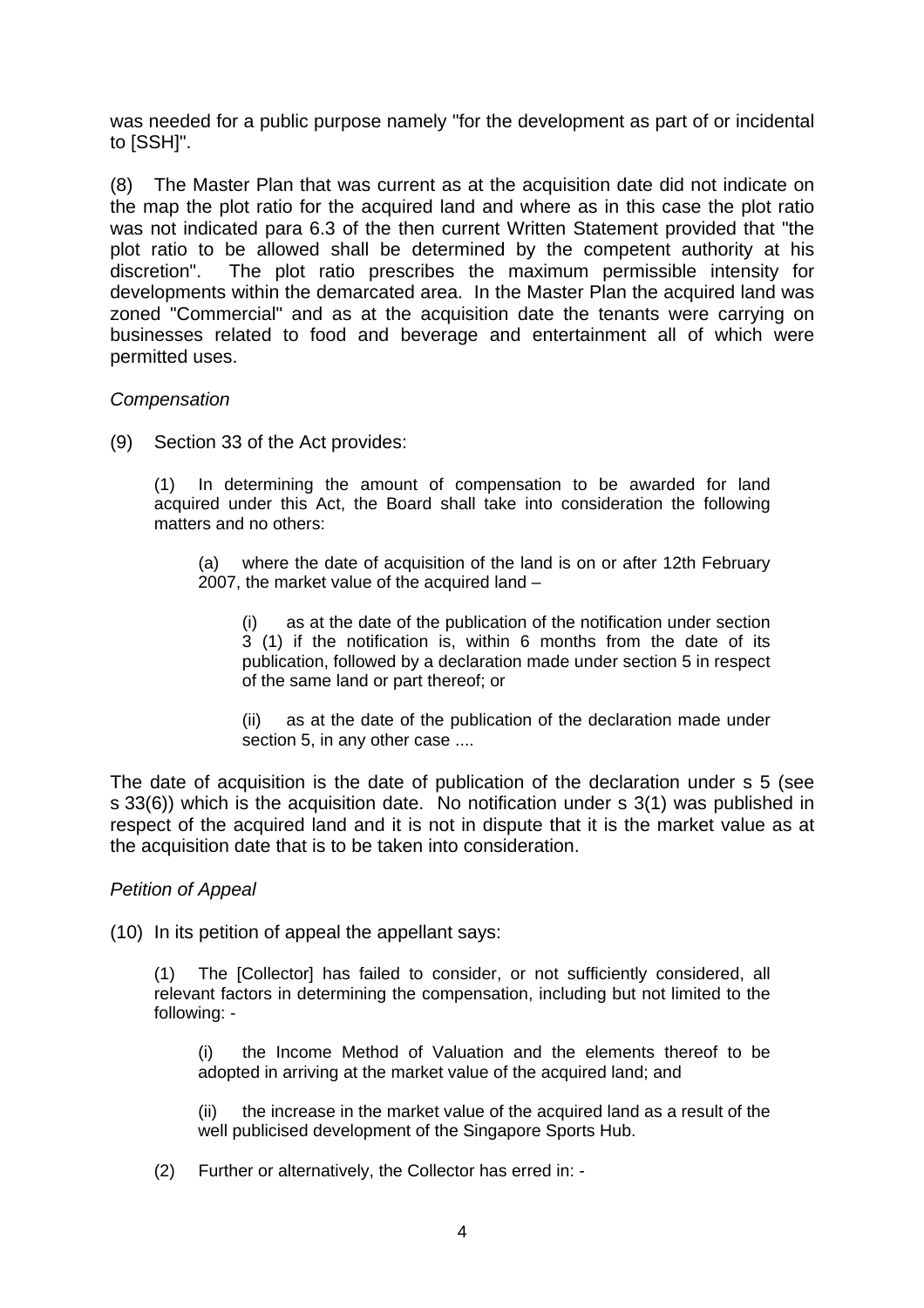- (i) failing to provide any substantive ground for his view in the Grounds of Award that the market value of the acquired land was \$41 million;
- (ii) the manner he has apportioned the market value between the Appellant and the tenants.
- (3) Any increase in the market value above the sum of \$41 million is to be awarded to the Appellant alone, to the exclusion of the tenants.

The appellant intends to proceed with the appeal as regards the amount of the compensation (for the acquired land) and when the amount of the compensation has been settled it will seek directions as regards any dispute as to the apportionment among the persons interested. (See s 38.) This appears to be the approach it is taking notwithstanding that as this Board pointed out in the early stages of the hearing the determination of the market value might involve issues in which the tenants would have an interest for the purpose of apportionment. It may be noted that the question of apportionment will only arise if the market value is found by this Board to exceed \$41 000 000.

#### *Market Value*

### *Appellant's Case*

(11) Ms Chua Beng Ee, a director of Acreage Property Consultants LLP, testified for the appellant. She said in her valuation report dated 2008 August 26 at para 11:

We have adopted the Income Method of Valuation in arriving at the value of the property. The Income Approach is a method estimating the present worth of the rights and benefits to be derived from the ownership of a specific interest in a property. These rights are often expressed as income in the form of rentals to be received in the future. From the estimated market rental, the outgoings which will be incurred in the management and maintenance of the property would be deducted as well as other expenses including insurance and property taxes. The net income is then capitalized at an appropriate yield to arrive at the capital value of the property.

This statement appears to follow very closely Valuation Standard 3 paras 3.5.1, 3.5.3 and 3.5.4 published by the Singapore Institute of Surveyors And Valuers and it may be noted that Ms Chua described herself as a member of the Institute in her valuation report. In the context of this appeal this method appears to be what is also referred to as the income capitalisation method (see Australian Property Institute, *Valuation Principles And Practice* (2nd Edition, 2007) at p 4 and see also at p 21). This method of valuation involves the use of yield or years purchase (the reciprocal of yield) and net rent or net rental value.

(12) As at the acquisition date the tenant of #01-01 was TVSR paying \$35 000 monthly, the tenant of #01-04 was NSSR paying \$30 000 monthly, the tenant of #01-05 was OB paying \$45 000 monthly, and the tenant of #03-00 was GWKTV paying \$15 000 monthly. Unnumbered areas on the rooftop were leased to Starhub Ltd ("StarHub") which paid \$1 500 monthly and Mobileone Ltd ("M1") which paid \$500 monthly, and an unnumbered area in the atrium was also let on a month to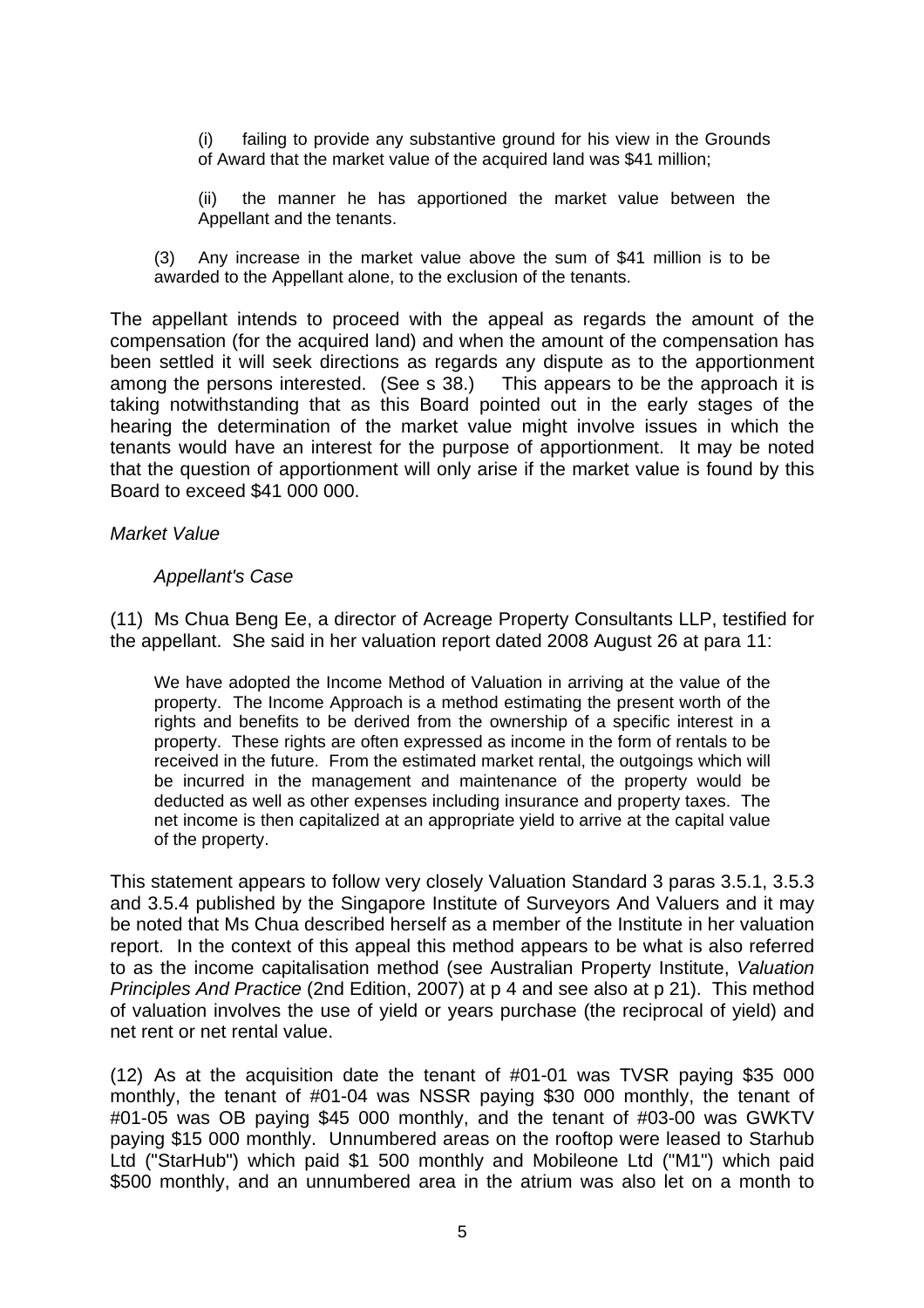month basis for \$1 000 a month. Ms Chua did not take into account the actual rent received except in the case of #01-05 and the 3 unnumbered areas. For the 3 other units under lease she attributed a rental value based on the rent received for #01-05. In each case it was more than the rent payable under the leases. There were also 3 units which were vacant and in respect of these units she attributed a rental value which was also based on the rent received for #01-05.

(13) Ms Chua said in her report at para 8.6:

We have been informed by the owner that as at the date of acquisition, they were in the process of carrying out extensive additions and alterations amounting to some \$11,000,000. Other than modernizing the buildings, the additions and alterations also include the addition of a fourth level to the existing 3-storey main building.

She accordingly took into account additions and alterations ("A & A") to The Oasis which would add a 4th storey to the existing main building with a lettable area which she estimated to be about 1 115sm at a cost which the appellant estimated at \$11 000 000. She attributed a rental value to the additional lettable area based also on the rent received for #01-05.

(14) The appellant's lease of the acquired land had a remainder of about 59.5 years but Ms Chua did not adopt the same rent to be capitalised over the entire remainder. She assumed changes to the rental value brought about by (a) disruption during the A & A works resulting in partial loss of rent and (b) completion of A & A, completion of Stadium MRT Station nearby and completion of SSH all resulting in increases in the rent and arrived at different rental values for each of the years to 2008 June, 2009 June, 2010 June and 2011 June and thereafter for the remainder of the appellant's lease. She derived an annual rental value for each of the 5 periods and from each of these she deducted 10% for vacancy and 10% for maintenance, insurance and other expenses and from the remaining 80% she deducted 10% for property tax for a net annual rental value equivalent to 72% of the annual rental value.

(15) Ms Chua adopted an annual yield of 6% for all the units as well as the unnumbered areas and for all the 5 periods. She said 6% was the usual rate for such an investment. She then capitalised the net annual rental value in each case and discounted it at the same rate to the acquisition date. From this she deducted the estimated A & A cost and the differential premium. She concluded that the market value of the acquired land as at the acquisition date was \$75 000 000. Ms Chua's analysis at Appendix D to her report was amended in the course of the hearing by Exhibit A14 but the changes do not materially affect the conclusions.

## *Respondent's Case*

(16) Ms Loh Chye Ling the principal valuer with IRAS testified for the respondent. She said in her report dated 2008 August 29 at para 8.2:

Market Value is the estimated amount at which a property should be transacted on the date of valuation in an arm's length transaction. Hence, the exercise is to find the *most probable selling price* of the subject property as at the date of acquisition.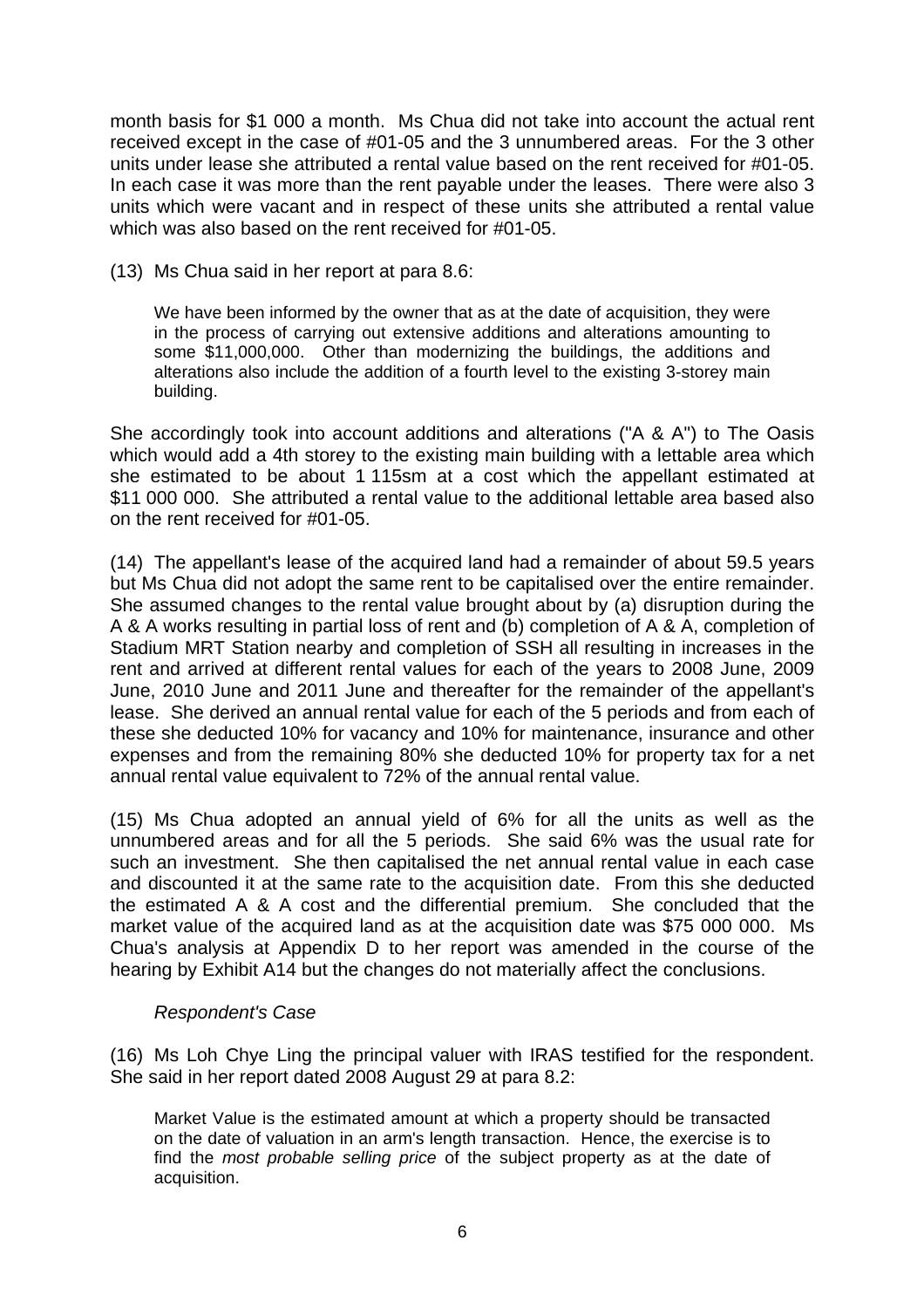She considered the income approach and the cost approach and she also considered the direct sale evidence (not the sale of the acquired land but of the whole of the issued shares of the appellant company). She found 3 different values and gave her opinion of the market value based on the income approach. During the hearing she said the cost approach and the direct sale evidence approach were used as check methods. The income approach that Ms Loh adopted was the same as the income method adopted by Ms Chua and the income capitalisation method referred to above but she differed from Ms Chua in its application. Ms Loh found the yearly market rent as at the acquisition date and multiplied it by the years purchase ("YP") to determine the market value.

(17) To determine the market rent of units in The Oasis Ms Loh said she took into consideration the rent received for food and beverage units in Singapore Indoor Stadium ("SIS") which she said were comparable. She said in her report her "valuation [did] not take into account the existing leases." It did not take into account the rent receivable under the leases. It also did not take into account the unnumbered areas or the rent receivable. For the 1st storey of the main building she found a rent of \$5.50/sf/m for a total rent of \$69 858/m, for the 2nd storey \$3.50/sf/m for a total rent of \$51 651/m and for the 3rd storey \$2.00/sf/m for a total rent of \$16 534/m. For the floating buildings she found a rent of \$5.50/sf/m also for a total rent of all the 3 floating buildings of \$147 176/m. The total market rent for all the lettable areas in the numbered units was \$285 219/m or \$3 422 628/y. She deducted 5% for vacancy and 15% for property tax and outgoings for a net annual rent of \$2 738 103. She capitalised the net annual rent by a YP of 15 and concluded that the market value as at the acquisition date was \$41 000 000. She said she derived the YP by comparing with the returns on certain commercial properties sold between 2007 March 30 and July 5. These were all single units of between 314sm and 401sm within commercial developments of which the units formed part. It may be noted that a YP of 15 is equivalent to a yield of about 6.67% while a yield of 6% (adopted by Ms Chua) is equivalent to a YP of about 16.67.

## *Board's Decision*

## *What the acquired land will fetch*

## (18) Whipple, *Property Valuation And Analysis* (2nd Edition 2006) states at p 105:

[T]he task of the valuer is to predict .... the most probable price.

#### and at p 106:

"The most probable price is that selling price which is most likely to emerge from a transaction involving the subject property if it were exposed for sale in the current market for a reasonable time at terms of sale which are currently predominant for properties of the subject type."

This definition is due to Ratcliff ....

and at p 109: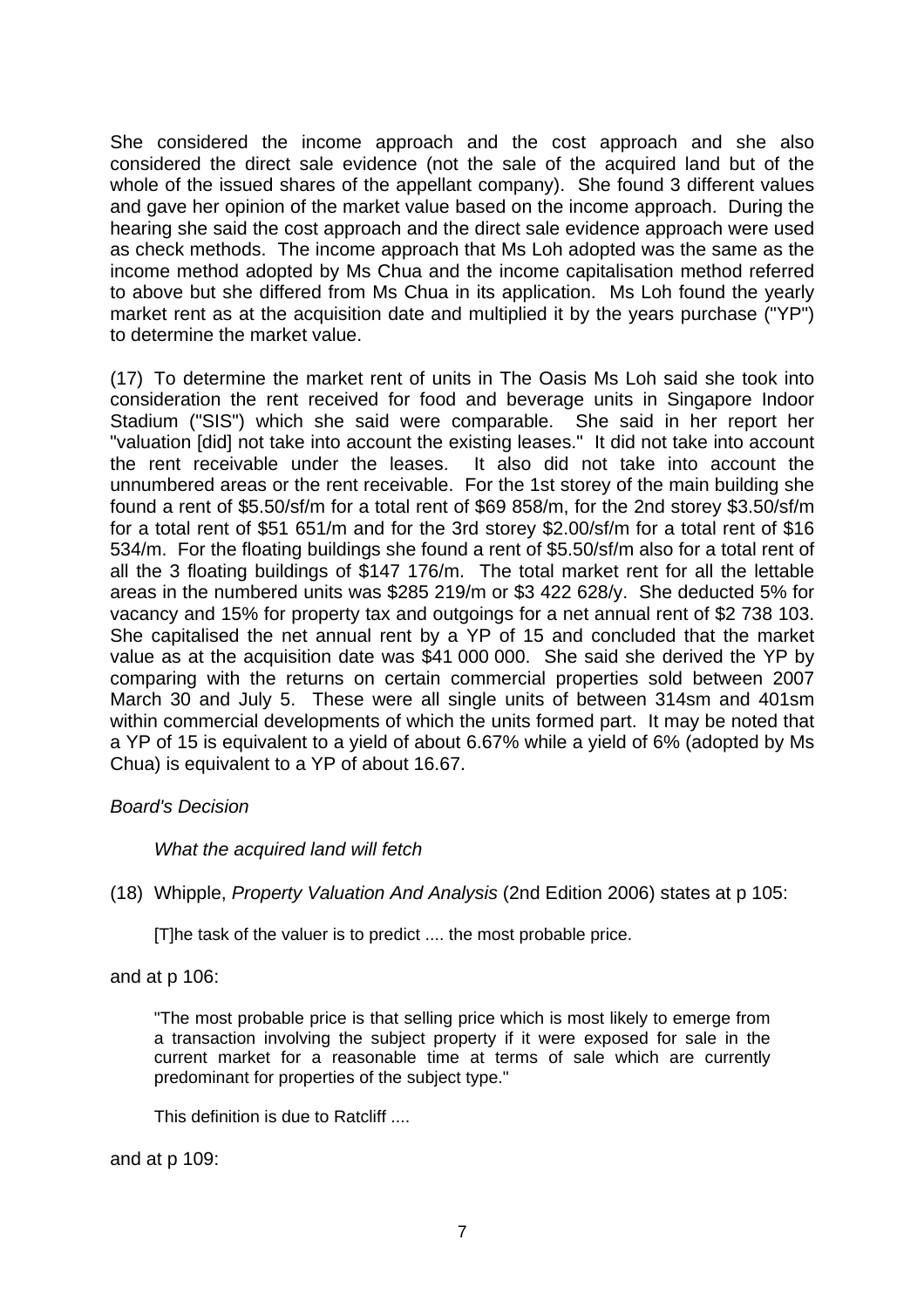What will the property fetch?

What would the acquired land fetch as at the acquisition date and how is this affected by the Act?

*What a "bona fide purchaser might reasonably be willing to pay"* 

- (19) Section 33 provides:
	- (5) For the purposes of subsection  $(1)$   $(a)$  –

(e) the market value of the acquired land shall be deemed not to exceed the price which a bona fide purchaser might reasonably be willing to pay, after taking into account the zoning and density requirements and any other restrictions imposed by or under the Planning Act (Cap. 232) as at the date of acquisition ... and no account shall be taken of any potential value of the land for any other use more intensive than that permitted by or under the Planning Act as at the date of acquisition.

Subsection (1)(a) has been cited above.

### *Singapore Sports Hub*

(20) In 2005 April there was published a document called the Market Awareness Brochure ("Brochure"). The Brochure stated among other things that the Ministry of Community Development, Youth and Sports was leading the development of the then current Singapore National Stadium and the surrounding area into a multi-purpose Sports Hub using a Public Private Partnership ("PPP") procurement process. It also stated:

It is proposed that the Sports Hub will incorporate:

- 1 New 55,000 capacity National Stadium ...
- 2 Existing Indoor Stadium;
- 3 New 6,000 capacity Multi-Purpose Indoor Arena;
- 4 New Aquatic Centre;

5 Supporting Leisure and Commercial development opportunities; potentially incorporating:

- Visitor Attraction
- Health and Fitness Centre
- Commercial Leisure Activities including, for example, Tenpin Bowling, Specialist Retail, Food and Beverage, Snooker/Billiards etc;

6 Other developments, as appropriate, such as Service Apartments and mixed use (non-event driven) waterfront development; and

7 Car Parking.

The Sports Hub will form a major element of longer-term plans for a vibrant sports city providing yet more sporting facilities that will complement the Sports Hub PPP Facilities. The Sports Hub and surrounding sports city will be the largest ever sports and leisure development in Singapore and will be a major focus for sporting and lifestyle activities in Singapore in the future.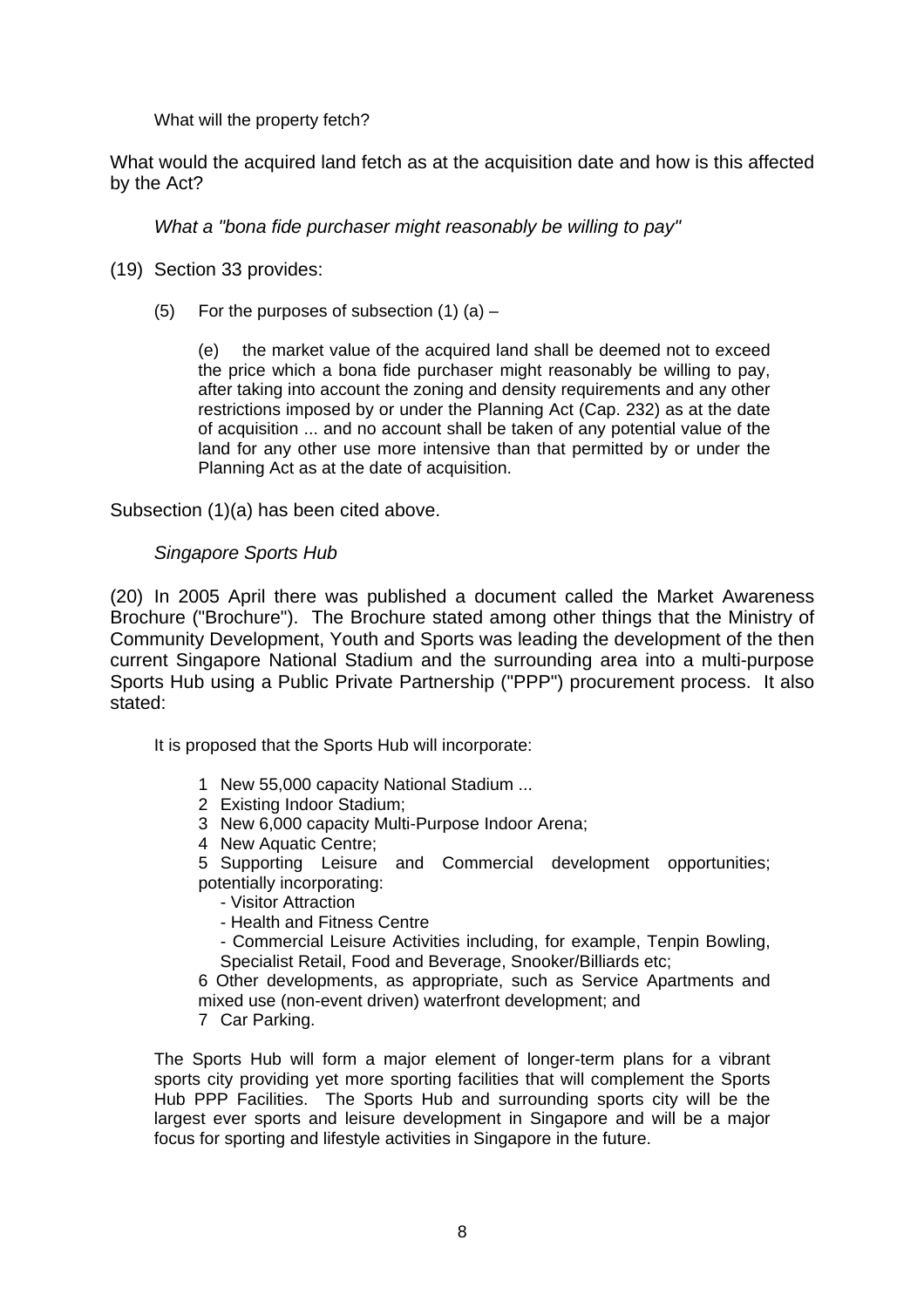SSH on an approximately 35ha site in Kallang and the surrounding sports city will be the "largest ever sports and leisure development in Singapore". The site plan in the Brochure shows that the development site is right next to the acquired land and shares a common boundary with it on the entire landward side. Notably the public car park which had served The Oasis well was included in the development site. Even more notably there would be a "New Aquatic Centre" and "Supporting Leisure and Commercial development opportunities; potentially incorporating ... Commercial Leisure Activities including, for example ... Food and Beverage" and SHH "will form a major element of longer-term plans for a vibrant sports city providing yet more sporting facilities that will complement the Sports Hub PPP Facilities."

The Brochure further stated:

Following the bidding process a preferred PPP Consortium will be selected by the Government and will have an obligation to design, build, finance and operate (DBFO) all facilities within the Sports Hub for a contract period of circa 20 to 30 years, (with potential to subcontract the operation to consortia shareholders or third parties.

Media reports after the acquisition date stated that 3 consortia had submitted plans by 2007 March and the SSH was expected to cost \$650 million to \$800 million.

## *Appellant's Proposed Development*

(21) Ms Chua said in her report that she was informed that the appellant was "in the process of carrying out extensive [A & A]" but this was not supported by the evidence. Ms Teo Soak Hoon Ellen a director of the appellant said in her affidavit that the appellant had consulted RSP Architects & Engineers (Pte) Ltd ("RSP") in 2007 February and she produced a letter dated 2007 February 12 from Mr Yang Soo Suan a director of RSP which stated:

#### **PROPOSED A&A TO 3 STOREY MAIN BUILDING AND 3 NOS. FLOATING RESTAURANTS**

Thank you for inviting RSP to register our interest in and submit professional fee proposal for the above project.

Further to our meeting on Wednesday, 7 February 2007 in your office and as requested, we are pleased to provide the following information.

#### **1 Cost Estimate**

Base (*sic*) on current cost of construction and your outline indication of what you envisage the final objective of the A & A should be, we estimate that the total cost will be S\$9.6M, S\$5.3M for the main building with a floor area of 3,800 SM and S\$4.3M for the floating restaurants with a floor area of 2,500 SM.

#### **2 Professional Fees**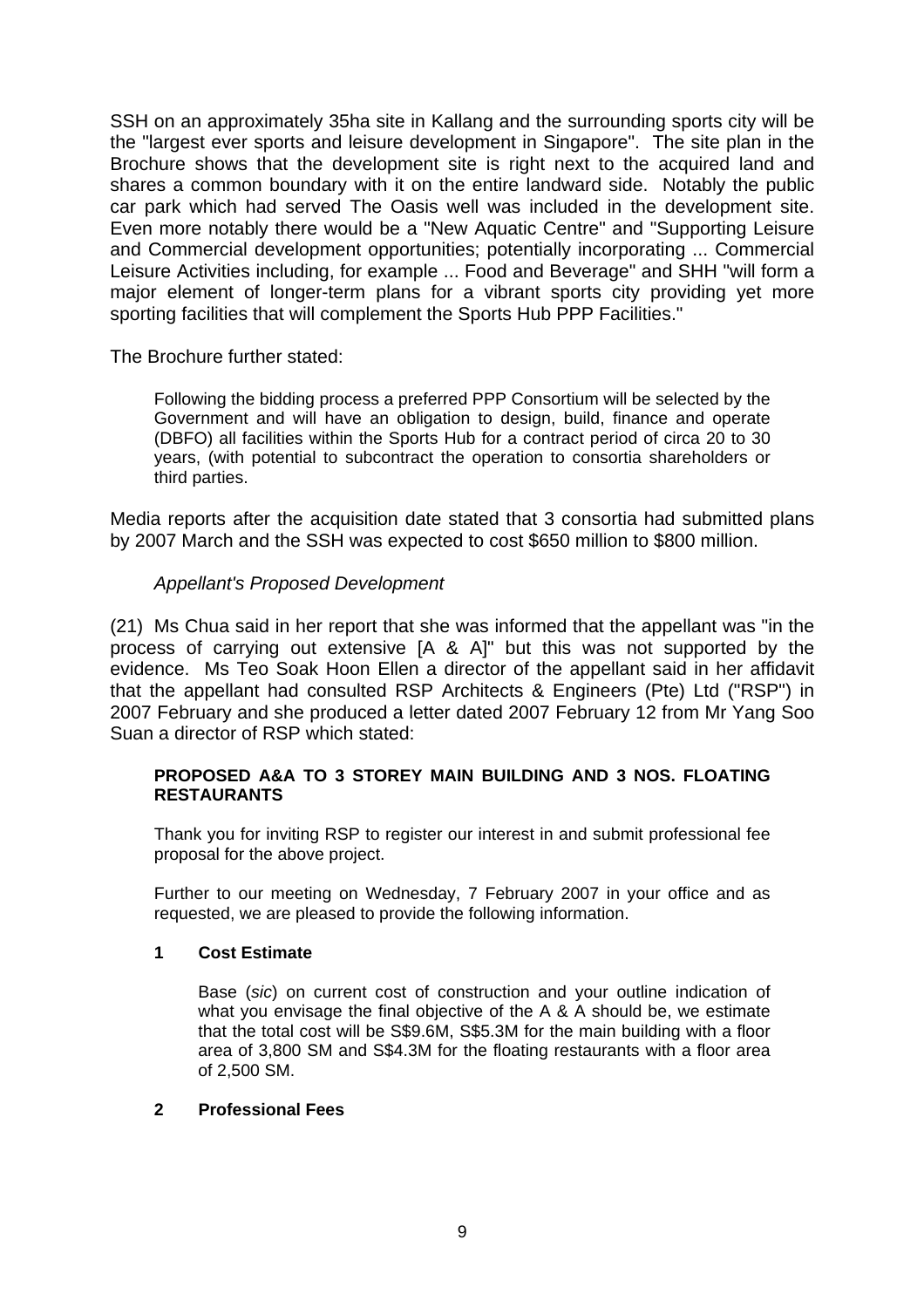Our comprehensive professional fees for Architectural and Engineering (civil / structural and mechanical / electrical) will be 11.5% of total cost of construction or a lump sum of S\$110, 000.00 (*sic*) whichever is higher.

#### **3 Relationship with future Sports Hub (SH)**

For your reference, we enclose a location plan of the SH. We should like to highlight that the existing open carpark is within the site boundary of the SH. Whether the current carpark will remain will depend on the planning of the SH.

We hope the above information is helpful and look forward to your early response.

(The professional fees appear to have been wrongly stated in para 2 of RSP's letter. 11.5% of \$9.6 million is \$1 104 000 and it is most unlikely that RSP would have limited its fees to only \$110 000.)

(22) There was no response to RSP's letter but 3 days later on 2007 February 15 an Outline Application for erection of a 6 storey hotel was received by URA from the appellant. According to the website of URA:

An Outline Application is a broad proposal to test the land use, plot ratio, building height and building form on a development site.

It can also help the applicant find out important planning information like whether the site is affected by public schemes, specific urban design or planning parameters.

You can submit an Outline Application for additions and alterations and new erection of buildings if the proposed intensity or height is beyond the approved control parameters.

There is no need to prepare and submit detailed plans for an Outline Application. The website was accessed in the course of the hearing and again while writing this Decision and there is no reason to suggest that this information would not have been similarly available immediately before the acquisition date.

(23) URA's reply which the appellant received on 2007 March 8 stated:

We wish to inform you that the proposal falls within an area under study, hence the proposal has to be deferred for 9 months until 15 Nov 2007.

...

We will re-activate your case as soon as the study is finalised, and contact you immediately. Meanwhile, please do not hesitate to contact me for further clarification, or if you wish to withdraw this application.

The appellant appealed to URA and even approached the Singapore Tourism Board for support but the only substantive response it received from URA was a refusal of planning permission dated 2007 June 22 which was shortly after the publication of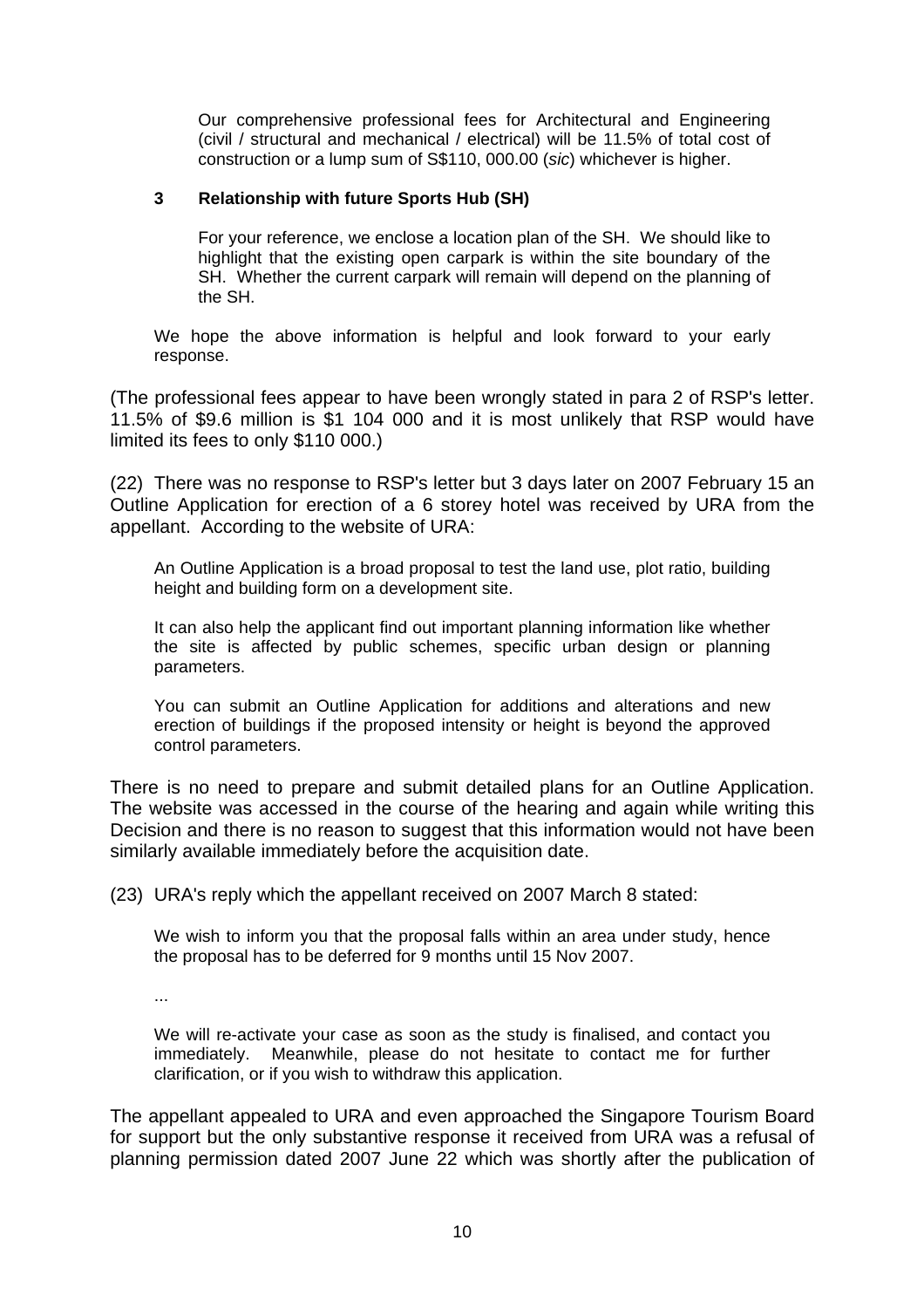the s 5 declaration. The reason given for the decision was that the site was affected by a public scheme.

(24) What the appellant had done was to invite RSP to register its interest and to submit a fee proposal for the proposed A & A. RSP replied and said it looked forward to the appellant's early response but none was received. There is no evidence that the appellant did anything further in regard to the proposed A & A at any time at all. Neither RSP nor any other consultants were instructed to prepare any plans and no plans were prepared. There were no cost studies made. There were no cash flow statements prepared relevant to the proposed A & A. Altogether the proposed A & A was wholly lacking in details. Instead an Outline Application was submitted for a 6 storey hotel.

(25) URA's response to the Outline Application was to the effect that the acquired land was "under study" and that the appellant's proposal (for a 6 storey hotel) had to be deferred for 9 months to 2007 November 15 and that the appellant's case would be "re-activated as soon as the study [was] finalised". Although URA's response related to the hotel proposal it would still have left no doubt in the mind of a valuer that on the evidence available or which ought to have been made available by the appellant an additional storey could not be taken into consideration for the purpose of the income method of valuation as at the acquisition date. There is no evidence of any indication that the study was "finalized" by then.

(26) Instead of or in addition to making an Outline Application for a 6 storey hotel the appellant could also have made a similar application for the proposed A & A. The plot ratio for the acquired land was not indicated on the then current Master Plan and under para 6.3 of the Written Statement this meant that the plot ratio to be allowed was to be determined by the competent authority at his discretion as noted above. The appellant would not know if the additional 4th storey would be within the plot ratio to be allowed until it had been determined by the Competent Authority. In the circumstances an Outline Application would not only be appropriate "to test the ... plot ratio, building height and building form on a development site" but it would have been an essential step to take if the appellant had any real intention of proceeding with the proposed A & A.

(27) Ms Tan Wan Lin a planner with URA said in her affidavit at para (5):

As the [acquired land was] located right at the waterfront, any further intensification of the existing development beyond the existing floor area would have been incongruent with the planning intention and would not have been supported.

The proposed A & A would add 1 115sm of lettable area which Ms Chua estimated to be about 85% of the additional GFA so that she was assuming that the proposed A & A would add more than 1 300sm of GFA to an existing 6 914.66sm of GFA. This is nearly 19% more and would cost about \$11 000 000 according the appellant's estimate. Ms Tan was asked whether Written Permission would be granted to add a 4th storey to the main building and her answer was a clear "No". The reason was as given in her affidavit at para 5. If an Outline Application had been made for the proposed A & A immediately before the acquisition date this Board can see no reason why planning permission should not be refused outright or the decision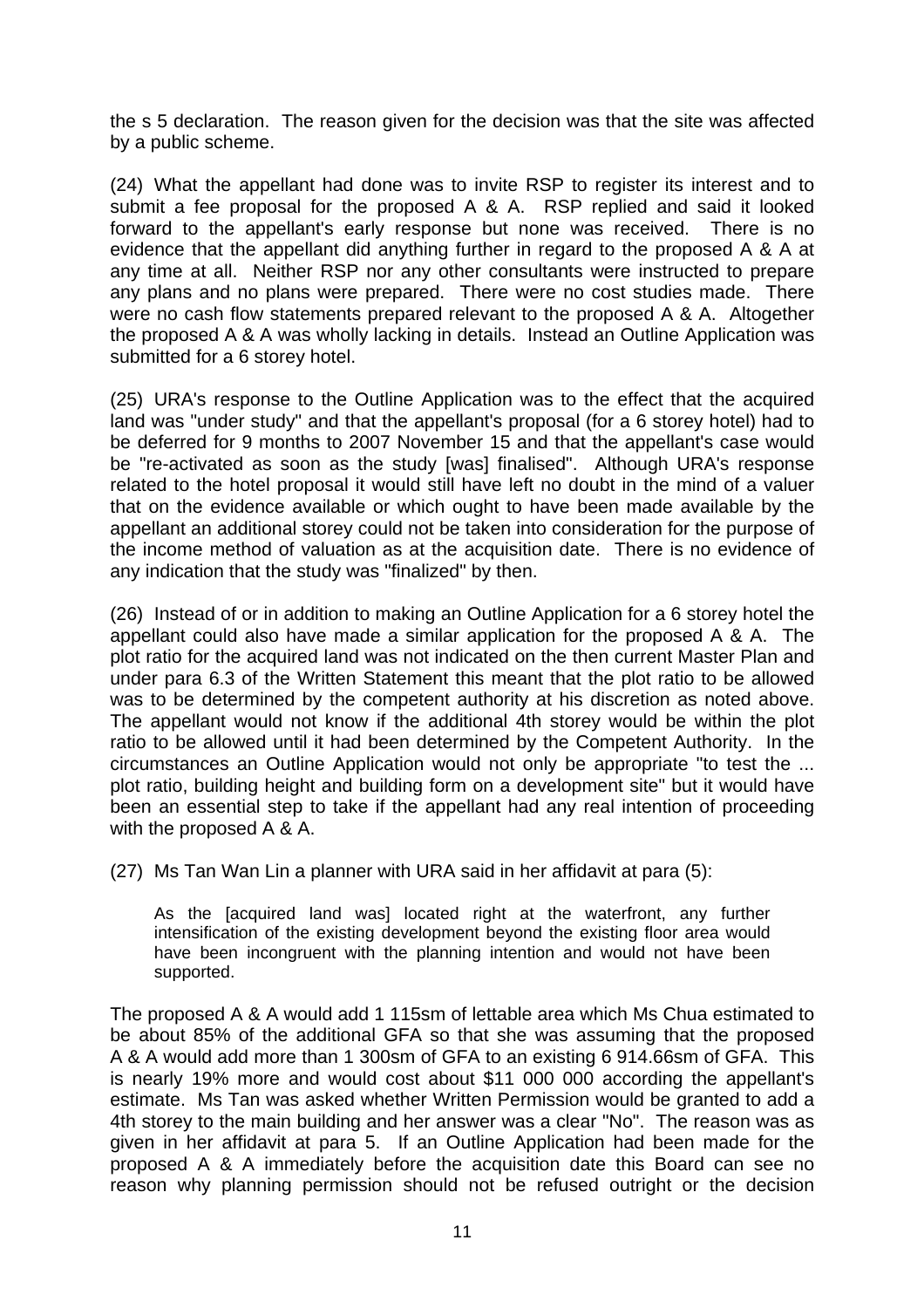should not be deferred for the reason that the site was under study as in the case of the Outline Application for a 6 storey hotel.

(28) On the evidence this Board finds that Ms Chua was not justified in taking into consideration an additional storey or any more lettable area than in the existing buildings in the valuation of the acquired land. There was no basis for attributing to The Oasis more lettable area than the total of 5 805sm and the unnumbered areas under lease as at the acquisition date for the purpose of determining the market value by the income method. There was no real potential increase in lettable area.

(29) If the acquired land were exposed for sale in the period from say 2007 March (when as noted above 3 consortia had submitted plans for SSH) to the acquisition date with an asking price of anything from \$41 000 000 (the market value as found by the Collector) to \$75 000 000 (the market value asserted by the appellant) and a probable buyer was desirous of buying it he would quite properly want to consider the effect of SSH (among other things) before deciding whether to buy it and if so what price he would be willing to pay for it.

(30) SSH and the surrounding sports city would be the "largest ever sports and leisure development in Singapore" and it would be right next to the acquired land and sharing a common boundary with it on the entire landward site. SSH would "incorporate ... New Aquatic Centre". Facilities for aquatic sports such as swimming could be constructed inland but for other aquatic sports such as rowing the site of The Oasis at the mouth of the Geylang River in the Kallang Basin would occupy what might well be a strategic part of an attractive location for the new aquatic centre. The attractiveness of the site of the acquired land for the development of SSH and the likelihood of compulsory acquisition must be a source of concern for an intending buyer of the acquired land.

(31) SSH would also "incorporate ... Supporting Leisure and Commercial development opportunities; potentially incorporating ... Commercial Leisure Activities including, for example ... Food and Beverage". There would be competition from the supporting commercial facilities for food and beverage and for entertainment. A substantial amount of money would be invested in SSH and its new facilities were likely to be given strong marketing support. The competition could be expected to be fierce and the intending buyer would be concerned about improvements to The Oasis or re-development of the site to be able to withstand the competition or to position himself and the development to take advantage of any improvement in the rental market in the locality. In its then condition (described by both Ms Chua and Ms Loh as "average") and for the facilities it then offered The Oasis would be seriously disadvantaged.

(32) The probable buyer might not know of the Outline Application made by the appellant in 2007 February or the response it received from URA but he would certainly want to make an application himself "to test the land use, plot ratio, building height and building form" on the site of the acquired land. To make such an application he had to obtain the consent of the appellant as owner and he would ask for it if he intended to proceed with an Outline Application. It would not be right to speculate as to the development proposed for the purpose of the application (whether A & A or re-development) but it would be inconceivable that the probable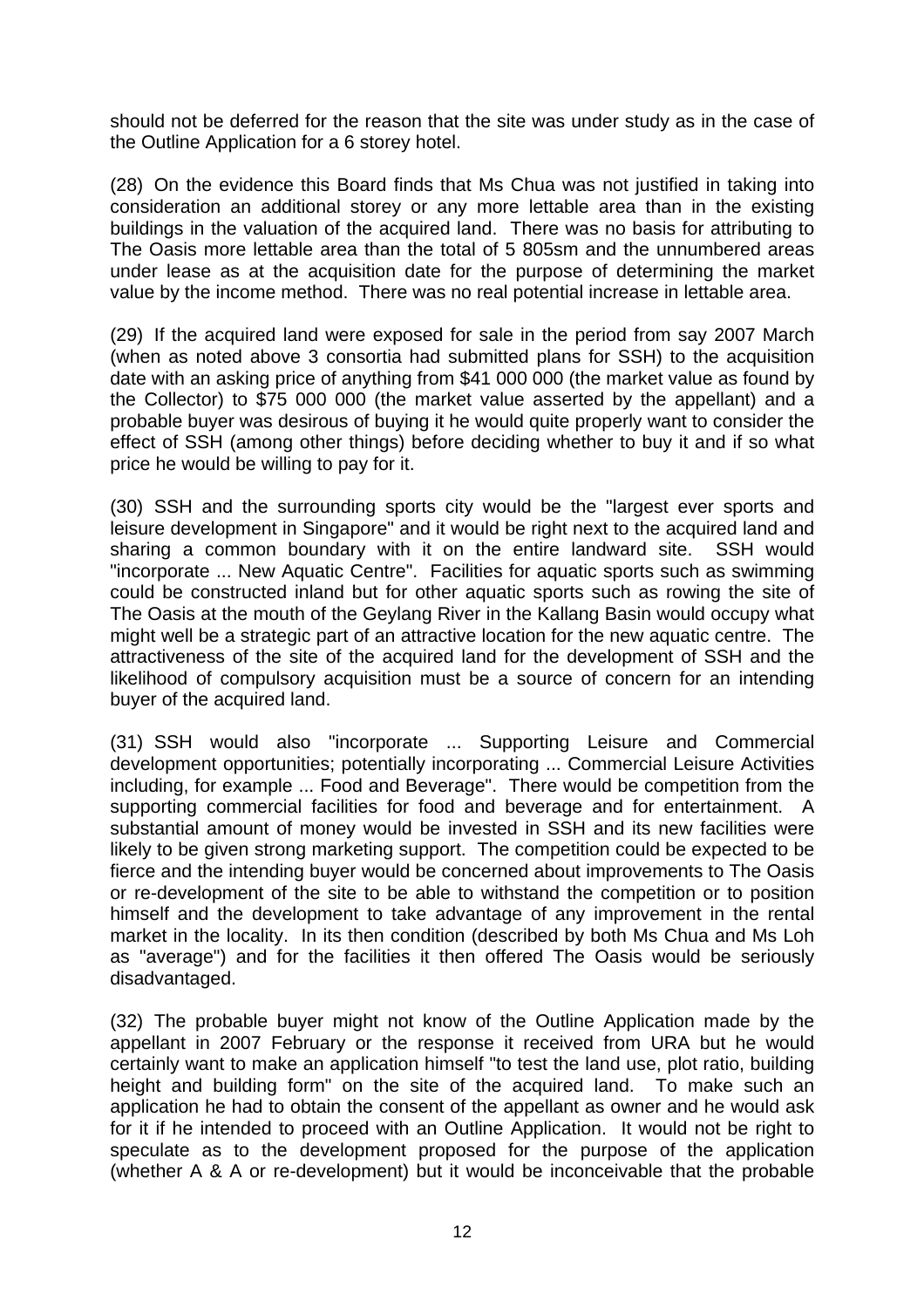buyer would be willing to pay anything from \$41 000 000 to \$75 000 000 and yet be content to retain the existing 35 year old development in "average condition" without learning of the potential of increasing the GFA or re-development by making an Outline Application. He would be paying a price which would translate to about \$7 063/sm of lettable area to about \$12 920/sm of lettable area for a leasehold interest with less than 60 years to run.

(33) If the probable buyer made an Outline Application shortly before the acquisition date in all probability he would receive a response that would reflect the position that URA took in its response to the appellant's Outline Application as Mr Tan of counsel for the appellant quite rightly conceded. He would be informed that the site was under study and that his proposal would have to be deferred for a period which could be up to 2007 November 15 (unless of course the study had been "finalised" by then). He would certainly wait until a decision was received before proceeding with his purchase. Until then he would not be willing to commit himself to a purchase let alone be willing or reasonably be willing to pay any price at all for the acquired land or any price above \$41 000 000. This is sufficient for the purpose of disposing of this appeal but the parties have adduced not an inconsiderable amount of evidence as to valuation and it is right that this Board should address this matter.

### *Method of valuation*

(34) Ms Chua adopted what she called the income method and Ms Loh gave her opinion of the market value based on the income approach. She also considered as check methods the cost approach and the sale of the issued shares in the capital of the appellant company. Whipple (*op cit*) states at p 314:

When a property generates an income, or is capable of doing so, the valuer has available another method of estimating the price it will probably fetch.

This applies when the market associates productivity with the property's income stream and the items making up the property's productivity are organised to that end - or largely so. Properties which fall into this category are office buildings, shopping centres, rental shops and flats, land subdivisions and other development projects - in fact, anything that produces a flow of cash over time. Investors regard such properties as cash-generating vehicles and tend to assess them as they would any other investment such as equities.

The acquired land was capable of and did generate an income and the several units in the buildings on the site and even the unnumbered areas were leased to various parties although a number of them were vacant as at the acquisition date. The cost approach which Ms Loh considered was not helpful on the materials before her and Ms Loh did not rely on it other than as a check method. She also considered the sale of the issued capital of the appellant company but she did not rely on it in giving her opinion as to the market value of the acquired land other than as a check method. On the evidence this Board is satisfied that an income method of valuation or income approach to valuation or income capitalisation method is appropriate in this case and finds accordingly.

(35) In her approach Ms Loh determined the net market rent and multiplied it by the YP to determine the market value. This is sometimes conveniently called the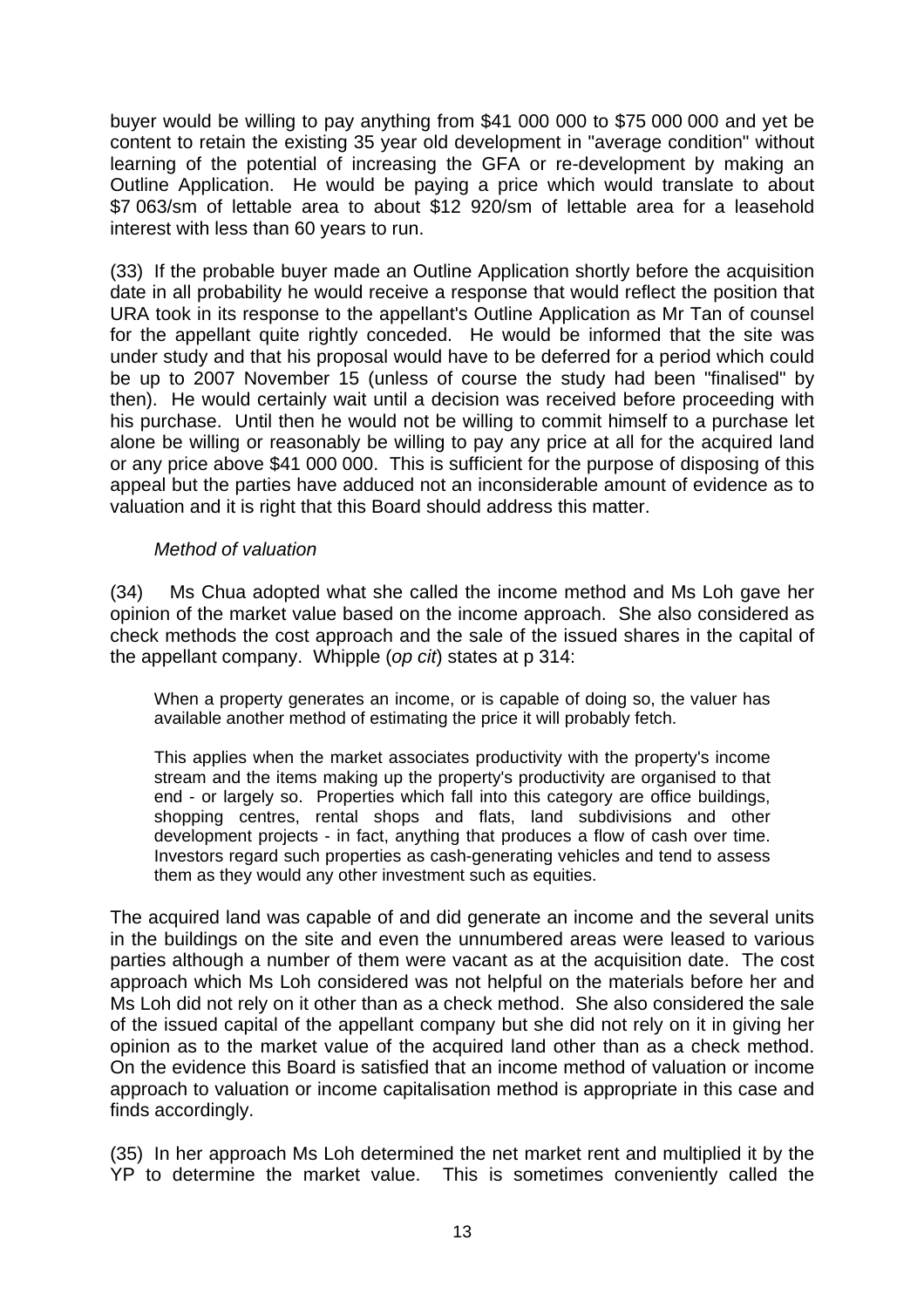"straight line capitalisation" method. It assumes that the market rent or more accurately the market rental value does not fluctuate and where there are fluctuations due to market forces as often there will be it allows for such fluctuations to be provided for in the determination of the appropriate YP. Australian Property Institute (*op cit*) states at p 21:

Where investment income streams fluctuate over time, straight line capitalisation (the capitalisation "in perpetuity" of the income being received at the time of the valuation, as done above) is inappropriate. However, it is possible to apply the Income Capitalisation approach to the valuation of fluctuating streams and later chapters of this text provide an expansion of capitalisation theory.

See later at pp 107 to 111 and *Example 1* and pp 115 to 117 and *Example 2* for cases where the tenancies provide for periodical rent review. See also Whipple (*op cit*) at p 338 and *Example 2*. All the leases in the case of The Oasis did not provide for any rent review. The rent for the entire term was fixed in every case.

(36) As at the acquisition date some of the units in The Oasis were leased and some were vacant as noted above. See Table 1 below.

*Table 1*

|                | Unit                                      | Area<br>sm               | Tenant         | Term     | To<br>yy.mm.dd           | Rent<br>$\frac{m}{2}$ | Option         | Rent<br>$\frac{m}{2}$     |
|----------------|-------------------------------------------|--------------------------|----------------|----------|--------------------------|-----------------------|----------------|---------------------------|
| 1              | Main building<br>#01-01                   | 638                      | <b>TVSR</b>    |          | 3 years 09.03.14 35 000  |                       |                | 2 years Negotiable        |
| $\overline{2}$ | #01-02                                    | 373                      | Vacant         |          | 6 mths 07.09.30 (Note 1) |                       | 2 years 18 000 |                           |
| 3              | #01-02A                                   | 169                      | Vacant         | (Note 2) |                          |                       |                |                           |
| 4              | #02-00                                    | 1 3 7 1                  | Vacant         | (Note 2) |                          |                       |                |                           |
| 5              | #03-00                                    | 768                      | <b>GWKTV</b>   |          | 3 years 09.10.31 15 000  |                       |                | 3 years Maximum 18 000    |
| 6              | <b>Floating buildings</b><br>#01-03 1 146 |                          | Vacant         | (Note 3) |                          |                       |                |                           |
| $\overline{7}$ | #01-04                                    | 670                      | <b>NSSR</b>    |          | 3 years 09.04.30 30 000  |                       |                | 2 years Not exceed 36 000 |
| 8              | #01-05                                    | 670                      | <b>OB</b>      |          | 3 years 10.03.31 45 000  |                       |                | 3 years To be agreed      |
| 9              | Unnumbered areas<br>Roof                  | $\overline{\phantom{a}}$ | Starhub        |          |                          | 1 500                 |                |                           |
| 10             | Roof                                      | $\overline{\phantom{a}}$ | M <sub>1</sub> |          |                          | 500                   |                |                           |
| 11             | Atrium                                    |                          |                |          |                          | 1 0 0 0               |                |                           |
|                | <b>Notes</b>                              |                          |                |          |                          |                       |                |                           |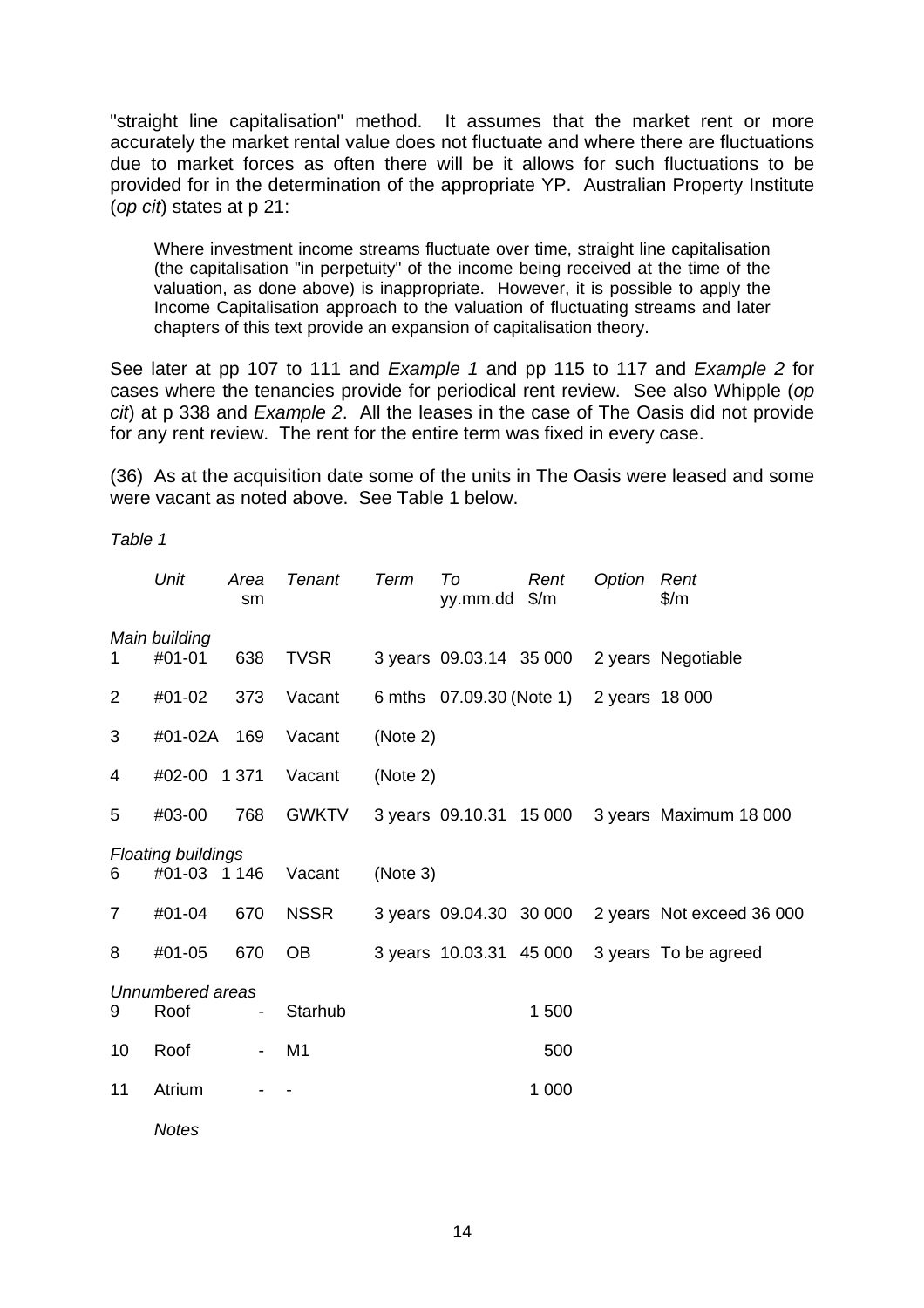1 #01-02 was leased from 01.01.01 to 04.12.31 for \$15 000/m and from 05.05.01 to 08.04.30 for \$10 500/m. The unit was vacant before the expiry of the lease. It was last leased for 6 months from 07.04.01 for a rent that included 6% of sales. There was an option for 2 years at a fixed rent of \$18 000/m without any percentage of the sales.

2 #01-02A and #02-00 were last leased together as one unit for 3 years. The lease expired on 04.12.31.

3 #01-03 was leased from 00.12.13 for 3 years for \$\$35 000/m and for 3 years from 04.05.01 for \$27 500/m.

If any of the fixed rents are different from the market rental value as at the acquisition date it would be wrong not to allow for the differences in the application of the income capitalisation method.

(37) Vacant units will also have to be addressed. Estimated rental income may be attributed to them as both Ms Chua and Ms Loh have done but there would be associated expenses not only of the actual cost of obtaining the lease for each unit but more significantly of the "loss" or non-receipt of the income from the vacancy continuing until the unit is leased. Australian Property Institute (*op cit*) states at p 111:

It may also be worth considering vacant areas within a building. In the above example, if Tenant C's area was vacant, it would be necessary to estimate the rental income augmented by a letting up allowance. This letting up allowance may equate to, say, nine months rent plus legal and agency fees for obtaining that tenancy.

If a unit was vacant there would be no income to be taken up to be capitalised but it was proper in an appropriate case to augment the total rental income by attributing an estimated rent to the vacant unit subject to a deduction for a letting up allowance. Regrettably neither Ms Chua nor Ms Loh addressed this not insignificant point notwithstanding that 3 059sm out of a lettable area of 5 805sm or more than half of the lettable area (excluding the unnumbered areas) was vacant. #02-00 had been vacant since 2005 January - for more than 2 years before the acquisition date and #01-02 was vacant shortly after the lease commenced. An overall deduction of 10% for vacancy allowed by Ms Chua may have been intended to provide in part for the vacant units without specifically referring to them but this is not satisfactory. As regards the leased units this may be high as she opined (and Ms Loh assumed only 5%) but as regards the vacant units this is far too low.

## *Market rental value*

(38) Ms Chua considered the rent for #01-05 (\$45 000/m) in one of the floating buildings the lease for which was negotiated shortly before the acquisition date and concluded that it represented the market rent for this unit. For the other units she adjusted the floor area rate derived from the rent for #01-05 by 15% down for each floor up and by 15% down for each doubling of floor area. The tenant of #01-05 (OB) carried on the business of serving *taiwan zhou* (Taiwan porridge) a popular all day and night meal. Mr Chin of counsel for the Collector submitted that her conclusion of the market rent was "highly questionable". His argument was that Taiwan porridge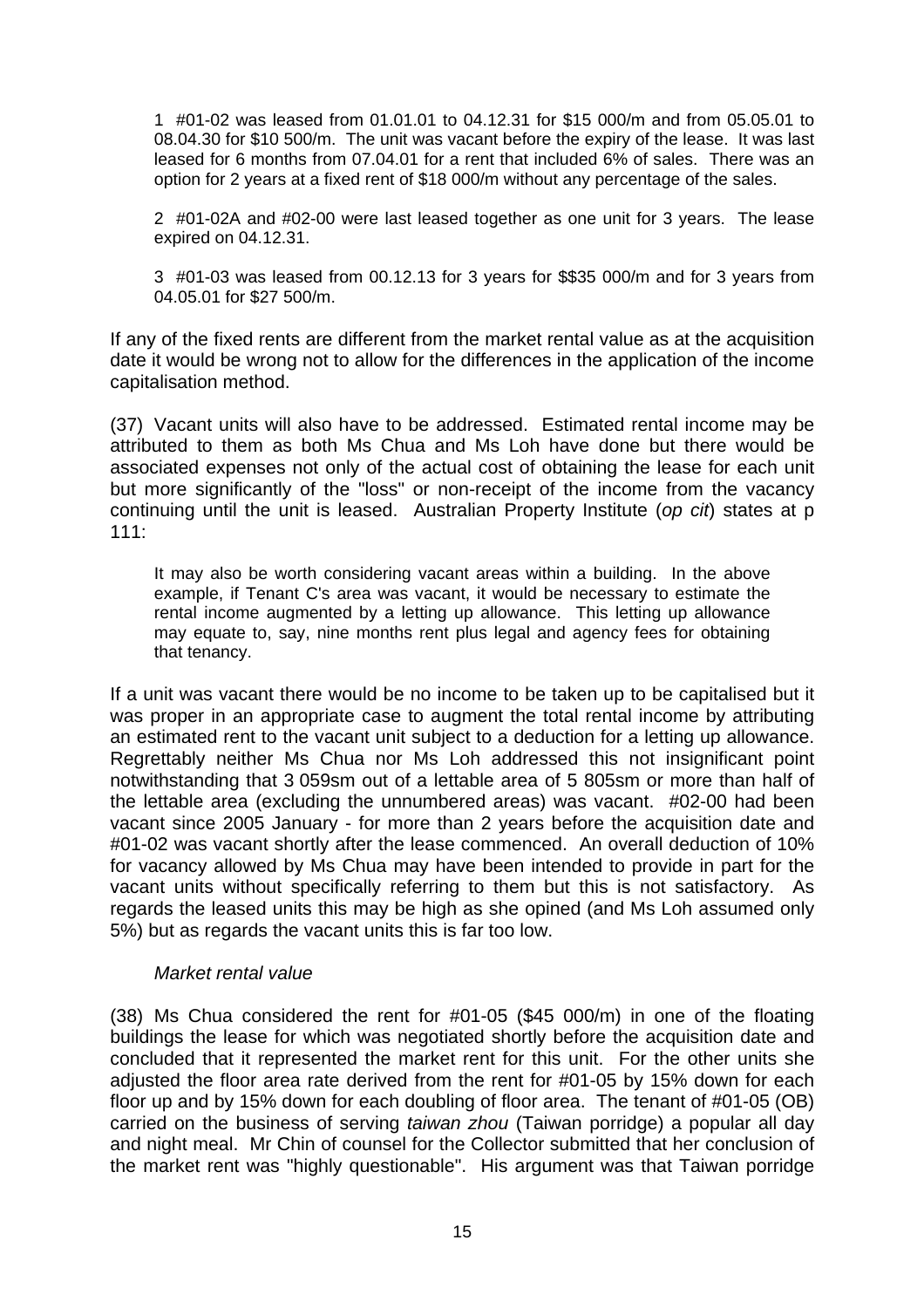had been sold at #01-05 for more than 30 years and that OB was an incumbent tenant that enjoyed "very substantial locational goodwill".

(39) In his grounds of award the Collector said that the depreciated value of the "costs of the fixed assets concerned" in the renovation of OB's unit was \$300 000 and he applied a "depreciation factor based on a straight line method over the remaining first term" of OB's tenancy. Its lease dated 2007 February 15 provided for the term to commence and rent to be payable from April 1 although it was given a rent free period from February 26 to March 31. It appears that OB re-decorated its unit shortly before its term commenced. A new tenant would also incur expenditure on re-decoration and would probably be given the same rent free period with a likelihood of a period of vacancy before the lease of the new tenant commenced. Alternatively OB could have taken other premises and carried out re-decoration work there and there was a real likelihood that it would have been given a rent free period for re-decoration as well. But there was some goodwill – a probability that a customer for the particular fare served at #01-05 at The Oasis would come back for it. Such goodwill was not personal to OB. It attached to The Oasis, the location, and was rightly called "locational" by Mr Chin himself. On the evidence this Board finds that the lease and the rent reserved by it are relevant for determining the market rental value of #01-05.

(40) #01-02 was regarded by Ms Chua as vacant as at the acquisition date but Ms Teo admitted that there was a lease for a term of 6 months from 2007 April 1 at a rent comprising \$6 500/m and "6% of the total sales of the business at the premises during the term" but she said the tenant Hong Kong Café Pte Ltd (HKC) vacated the premises before expiry of the term and paid only \$13 000 for 2 months of the monetary component of the rent. The appellant did not seek recovery of any damages for early termination of the lease or the sales component of the rent as HKC was said by Ms Teo to be a good customer. The appellant company was a member of the Union Energy group of companies which among other things carried on the business of suppliers of gas for HKC's business of operating restaurants. The lease included an option for renewal for 2 years from October 1 at the rent of \$18 000/m "without 6% of business sales". This option rent is relevant and will be taken into consideration.

(41) Ms Chua assumed an increase of 25% in the market rent after completion of the proposed A & A. For the reasons given above this Board is not satisfied that any increase in rent can be attributed to the proposed A & A and this Board finds accordingly. Ms Chua has also assumed an increase of 60% in the market rent after completion of the Stadium MRT Station and of SHH. In the income capitalisation method of valuation it is the market rental value as at the date of valuation (in this case the acquisition date) that is taken into consideration unless there is a good reason for any departure. The only instances of departure this Board is aware of are where there are leases with provisions for rent revision. This is not such an instance in the present case. There is also insufficient evidence for a modified income method or discounted cash flow method to be considered.

(42) There is a further difficulty in the appellant's way. In its condition as at the acquisition date and for the facilities that it then offered The Oasis would not be able to derive any real or substantial benefit from any improvement in the rental market in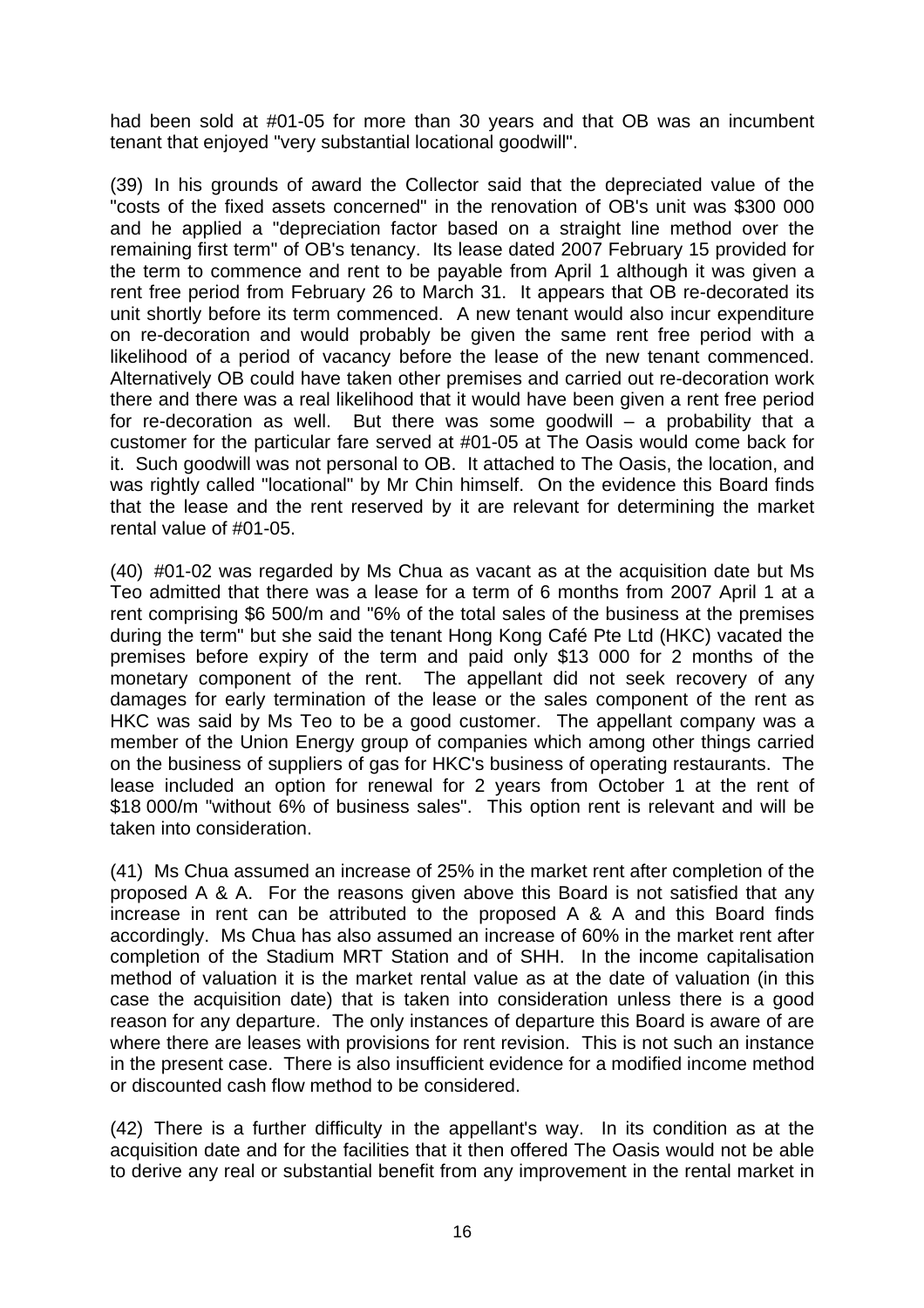the locality through completion of the MRT station or SSH. The site had to be redeveloped (a 6 storey hotel was considered by the appellant) or alternatively the existing buildings had to undergo substantial A & A which would increase the total lettable area (an additional floor was also considered by the appellant). The reportedly "revamped" Kallang Leisure Park and its "market positioning" is an example of what A & A or re-development could do to increase its market rental value and to take advantage of the completion of the MRT station and SSH. The appellant made an Outline Application for a 6 storey hotel and the "proposal [fell] within an area under study" and it had to be "deferred for 9 months until 15 Nov 2007". If it had made an Outline Application for the proposed A & A it would have failed or received the same response for the reasons given above. On the evidence this Board is not satisfied that there would be an increase in the market rent by reason of the completion of the MRT station or SHH which can be taken into consideration for the purpose of valuation by the income capitalisation method and finds accordingly.

(43) #01-01, #03-00 and #01-04 were leased and whether the rent in each case was or was not below the market rent it would have to be taken into consideration for the purpose of the application of the income capitalisation method as this Board has said above in regard to Ms Loh's approach. Ms Chua disregarded the NSSR and GWKTV leases for another reason. It was said that there was a special relationship between some of the former shareholders of the appellant company and the tenants. There was some connection but this is not the only consideration. There were a number of vacant units in The Oasis and there has been no explanation for such vacancies. #01-02 was vacated by HKC before expiry of its term. From Exhibit R2 it appears that the previous tenant also vacated the premises before expiry of its term. The lease for #01-02A and #02-00 expired on 2004 December 31 but there is no evidence as to when the tenant in fact vacated the premises. The units were vacant as at the acquisition date. The lease for #01-03 expired on 2007 May 1 but again there is no evidence as to when the tenant in fact vacated the premises. On the evidence this Board finds that while there may be a connection between the former shareholders and the tenants the leases and the rent reserved by them are relevant and would not be disregarded for the purpose of determining the market rental value. Where there is a difference between the reserved rent and the estimated rent the difference will be taken up in the same way as estimated rent for vacant units but deferred until expiry of the existing leases.

(44) Ms Loh said that she took into consideration the rent for food and beverage units in SIS nearby. #01-03 (area = 261sm) was leased for a term commencing 2007 March 29 for \$6 000/m (or \$22.99/sm/m) and #01-06 and #01-07 (area together as one unit = 372sm) was leased for a term commencing 2007 May 1 for \$13 598/m (or \$36.55/sm/m). Both were 1st storey units. The floor area rates were \$2.14/sf/m and \$3.40/sf/m according to Ms Loh. All the other units which were also 1st storey units were leased for terms commencing well after the acquisition date and would not be relevant for the purpose of determining the market rent as at the acquisition date but it is noted that SSH would "incorporate the existing [SIS]".

(45) In her valuation of the acquired land Ms Loh said she adopted a floor area rate of \$5.50/sf/m (or \$59.20/sm/m) for the whole of the lettable area on the 1st storey or a rental value of \$69 858 for the 1st storey of the main building. The 1st storey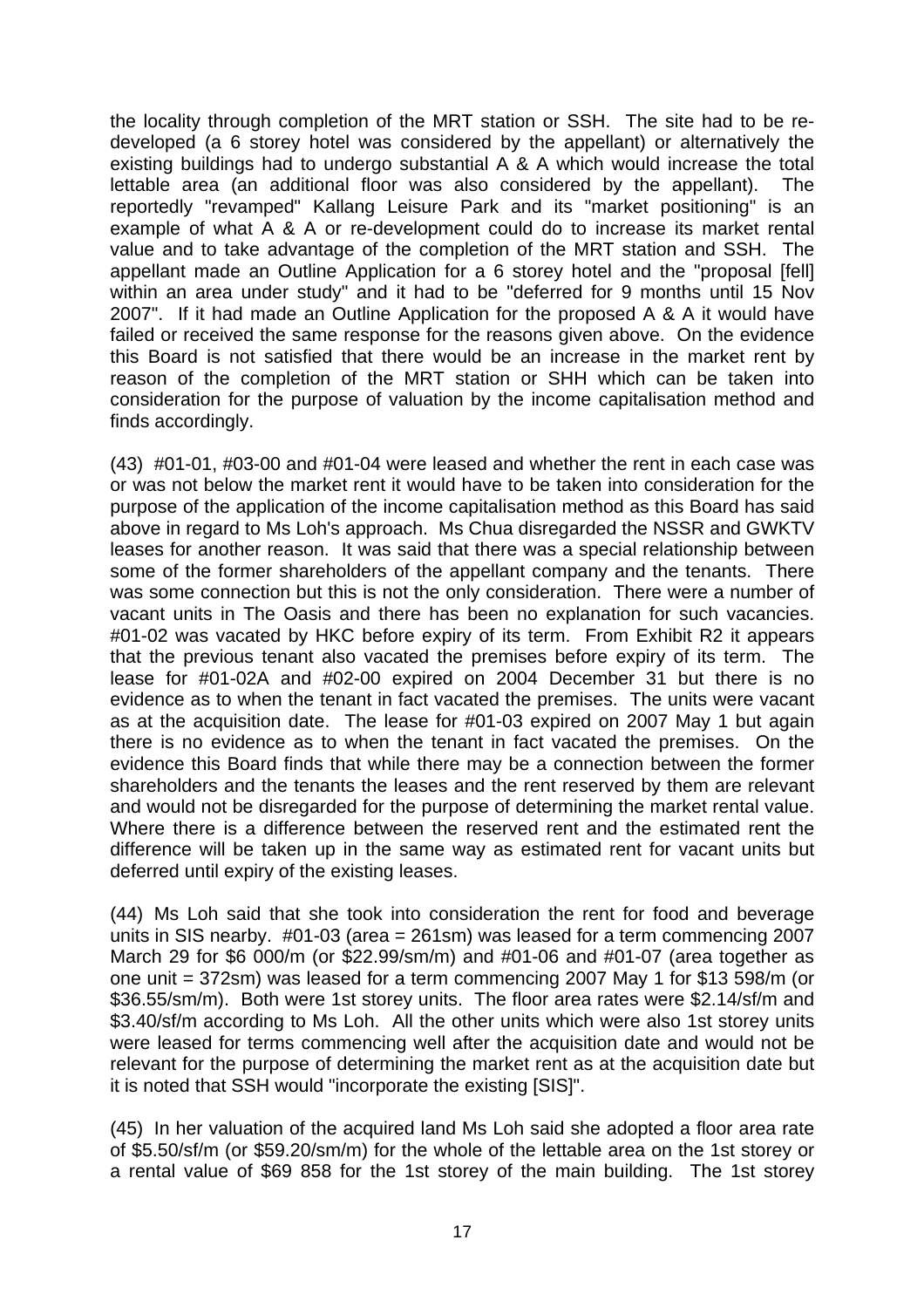comprised #01-01 (area = 638 sm), #01-02 (area = 373sm) and #01-02A (area = 169sm). #01-01 was leased for \$35 000/m (or \$54.86/sm/m). #01-02 was last leased to HKC and the rent for the option term (from 2007 October 1) was \$18 000/m (or \$48.26/sm/m). It is difficult to see how \$59.20/sm/m was derived from the rent for the SIS leases which were substantially lower and the units were smaller. By applying the same rate to all 3 units she would have disregarded the difference in the floor area of each unit.

(46) For the 2nd storey comprising #02-00 Ms Loh adopted a floor area rate of \$3.50/sf/m (or \$37.67/sm/m) for a rental value of \$51 651/m. For one year ending 2001 April 15 #02-00 (area = 1 371sm) was leased for \$30 000/m. It remained vacant after that until 2002 January 1 when it was leased together with #01-02A for \$40 000/m (or \$25.97/sm/m). For the 3rd storey comprising  $\#03$ -00 (area = 768sm) Ms Loh adopted a floor area rate of \$2.00/sf/m (or \$21.53/sm/m) for a rental value of \$16 534/m. The tenant was paying \$15 000/m (or \$19.53/sm/m) since 2006 February 15. The building was served by one passenger lift and 2 staircases only and the 2nd and 3rd storeys might have had limited appeal to tenants and their customers although for an entertainment business such as a KTV this might be less of a disadvantage.

(47) For the floating buildings which were single storey buildings Ms Loh applied the same floor area rate as for the 1st storey of the main building. OB was paying \$45 000/m (or \$67.16/sm/m) for #01-05 (area = 670sm). She disregarded this lease but in the circumstances of this case this Board is unable to agree. There is no reason why the rental value of the 1st storey of the main building should be the same as for the single storey floating buildings. The main building comprised 3 units on the 1st storey and 2 units on the upper storeys. Each of the floating buildings comprised only one unit and there was exclusive access to it by way of the covered walkway. NSSR had been a tenant of  $#01-04$  (area = 670sm) since 2000 May 1 and was paying \$30 000/m rent (or \$44.78/sm/m).

(48) Ms Chua adjusted the floor area rate for storey level and area. In this case the units were used for food and beverage and #03-00 (as the name of the tenant implies) for KTV entertainment and the higher levels were all single units served by 2 staircases and one passenger lift and all the units with the exception of #01-02A were relatively large. Ms Loh adjusted for storey level at a rate of about 36% from the 1st storey to the 2nd storey and about 43% from the 2nd storey to the 3rd storey. This Board considers these rates to be much too high and would accept 20% down for each storey up. In the way Ms Loh has capitalised the rental value she has not allowed for any difference in size but in this case an allowance should be made for size and this Board would accept 15% down for each doubling in floor area as adopted by Ms Chua.

(49) On the evidence and in the circumstances of this case this Board finds that for the purpose of determining the market value of the acquired land by the income capitalisation method (a) the basis rent for the main building is the rent for #01-01 (area =  $638$ sm) which is \$35 000/m for a floor area rate ("FAR") of \$54.8589/sm/m and the basis rent for the floating buildings is the rent for  $\#01$ -05 (area = 670sm) which is \$45 000/m for a FAR of \$67.1642/sm/m; (b) the relevant FAR is to be adjusted by 20% down for one storey up and 15% down for floor area 100% up on a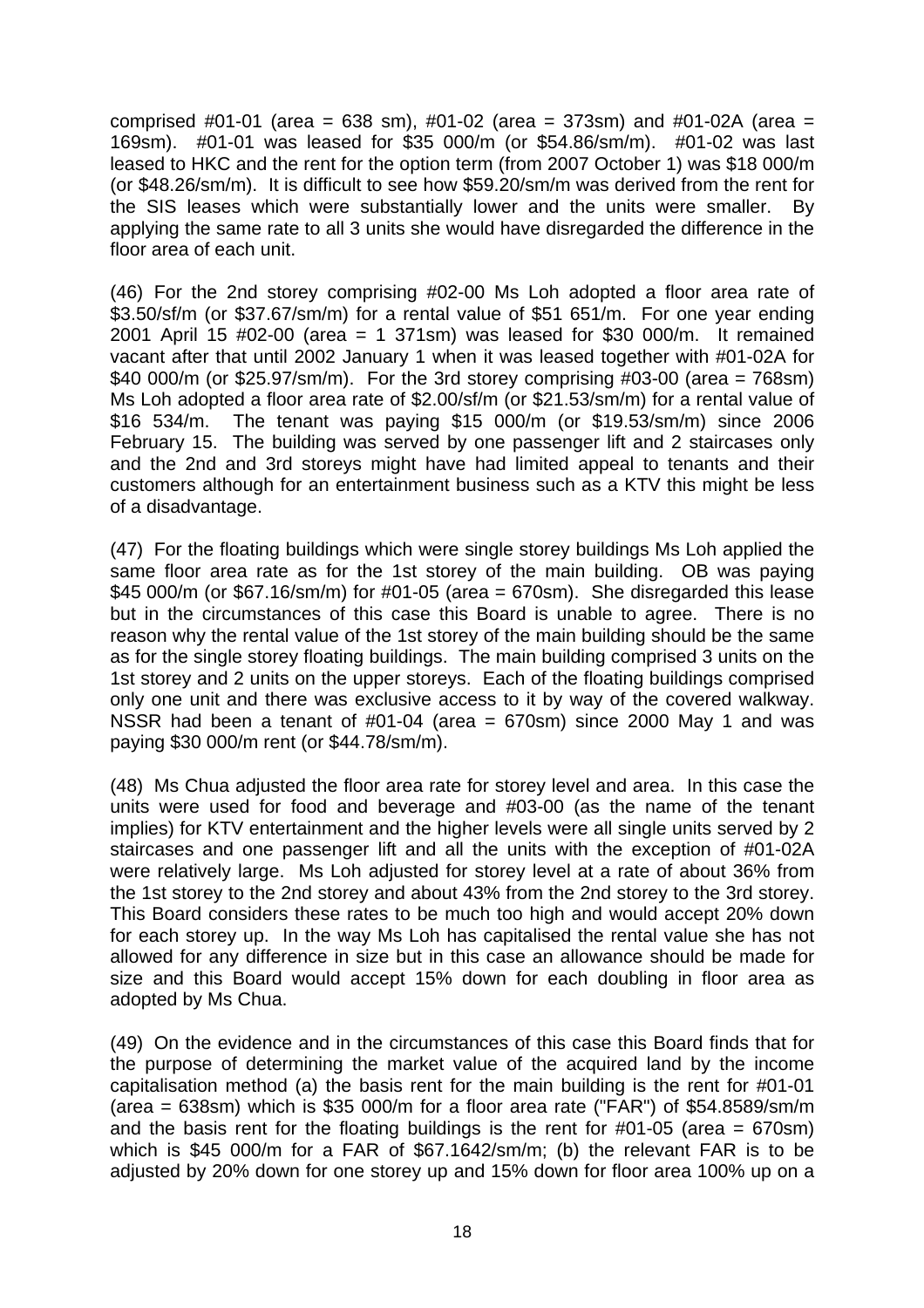straight line basis for the balance after adjustment for storey level; and (c) the relevant adjusted FAR is to be applied to the area of each unit to determine its estimated rent. This Board further finds that the MRV of the acquired land is the sum of (a) the rent receivable under the existing leases, (b) the difference between the rent receivable under an existing lease and the estimated rent (as in the case of #03-00 and #01-04) (deferred to the expiry of the lease) after a letting up allowance of 20%, and (c) the estimated rent of the vacant units after a letting up allowance of 20%.

### *Deductions*

(50) Ms Chua allowed 10% for vacancy but Ms Loh allowed only 5%. Having regard to the rental history of The Oasis, the condition and the facilities it offered, the size of the units and the uncertainties over A & A or re-development and SSH the allowance for vacancy should be in the higher range and this Board will accept 10%. It should be pointed out that the allowance for vacancy here relates to the continuing tenancy and is different from the vacancy in the letting up allowance which relates to the position before the first letting. This Board will also accept 10% for maintenance, insurance and other outgoings and 10% of the balance for property tax for a net value of 72% of the MRV.

## *Yield or Years Purchase*

(51) As noted above there are uncertainties as regards A & A or re-development and SSH and this should be reflected in the yield or YP. It should also be noted that rent in every case in The Oasis and generally in Singapore is payable monthly in advance and in applying the formula for capitalisation the instalments should be the net monthly rent and the interval between payments should be the month. The remainder of the appellant's lease was 715.58m. Ms Chua used an annual yield of 6% and Ms Loh used a YP of 15 which as noted above is equivalent to an annual yield of 6.67%. The appropriate yield should be in the higher range in this case and this Board will accept a monthly yield of 0.54% which is equivalent to an annual yield of 6.67% or a YP of 15.

## *Market Value*

(52) The market value of the acquired land is found by the sum of (a) the present value ("PV") of the net receivable rent, (b) the PV of the future value ("FV") of the net difference between the receivable rent and the estimated rent deferred to the expiry of the lease in each case (discounted at the same rate as the monthly yield), and (c) the PV of the net estimated rent of the vacant units. See Table 2 below.

### *Table 2*

| Unit   | Area (sm)      |        | Receivable Estimated Letting up MRV<br>Rent $(\frac{5}{m})$ Rent $(\frac{5}{m})$ Allowance $(\frac{5}{m})$ |   |        |
|--------|----------------|--------|------------------------------------------------------------------------------------------------------------|---|--------|
| Leased |                |        |                                                                                                            |   |        |
| #01-01 | 638            | 35 000 | $\blacksquare$                                                                                             |   | 35 000 |
| #01-05 | 670            | 45 000 | -                                                                                                          | - | 45 000 |
| Roof   | $\blacksquare$ | 1 500  | $\overline{\phantom{0}}$                                                                                   | - | 1 500  |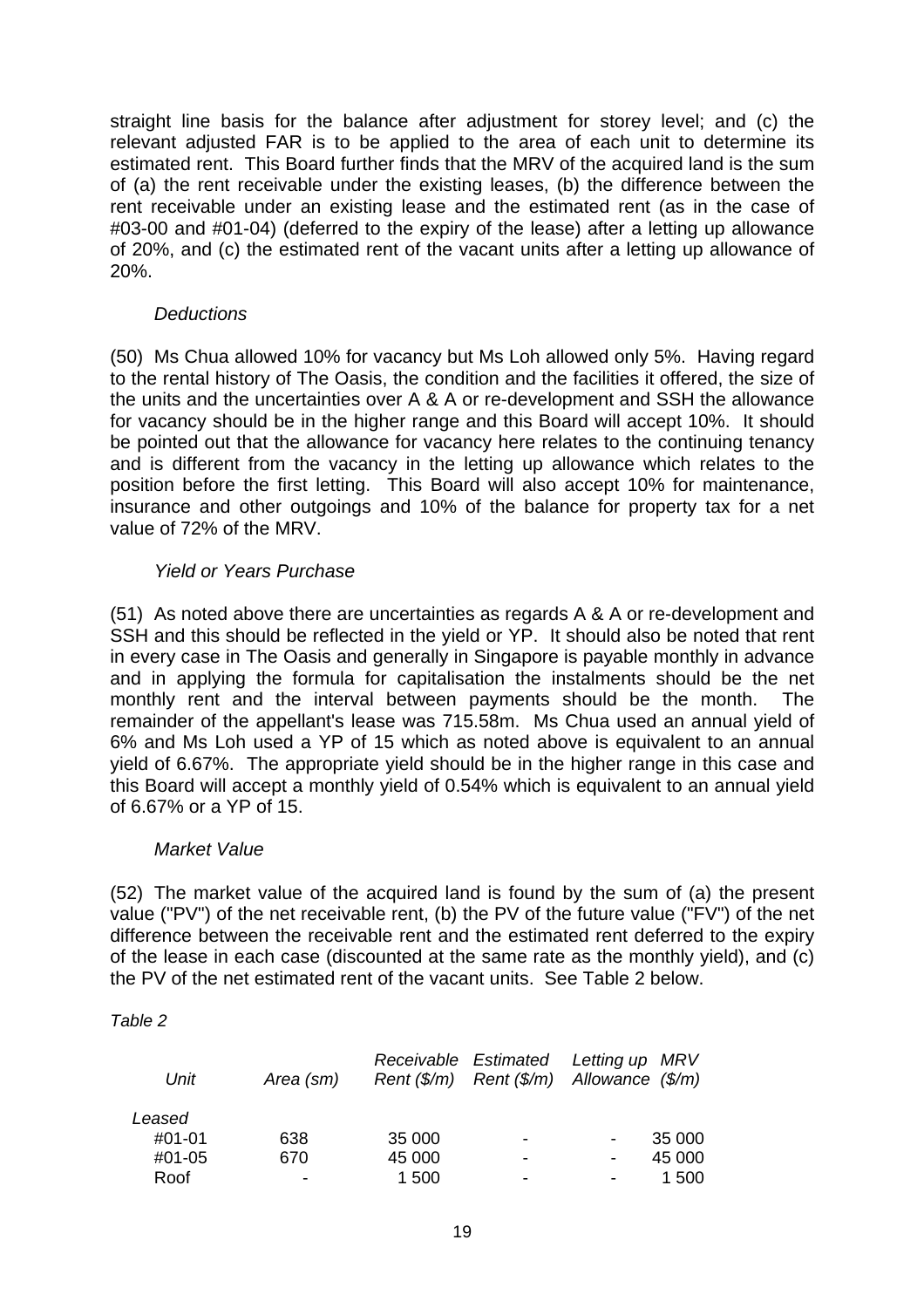| Roof    |                                          | 500                      |          |         | 500     |  |
|---------|------------------------------------------|--------------------------|----------|---------|---------|--|
| Atrium  |                                          | 1 000                    |          |         | 1 000   |  |
| #03-00  | 768                                      | 15 000                   | (29 000) |         | 15 000  |  |
| #01-04  | 670                                      | 30 000                   | (45000)  |         | 30 000  |  |
|         |                                          |                          |          |         |         |  |
|         |                                          |                          |          |         | 128 000 |  |
| Vacant  |                                          |                          |          |         |         |  |
| #01-02  | 373                                      |                          | 22 000   | 4 400   | 17600   |  |
| #01-02A | 169                                      |                          | 10 000   | 2 0 0 0 | 8 0 0 0 |  |
| #02-00  | 1 3 7 1                                  |                          | 50 000   | 10 000  | 40 000  |  |
| #01-03  | 1 1 4 6                                  |                          | 69 000   | 13 800  | 55 200  |  |
|         |                                          |                          |          |         | ======  |  |
|         |                                          |                          |          |         | 248 800 |  |
|         |                                          |                          |          |         | ======  |  |
| Leased  |                                          |                          |          |         |         |  |
|         | Receivable rent less than estimated rent |                          |          |         |         |  |
| #03-00  |                                          |                          |          |         |         |  |
|         | Difference 'A' (Lease to 09.10.31)       | $\overline{\phantom{a}}$ | 14 000   | 2800    | 11 200  |  |
|         |                                          |                          |          |         | =====   |  |
| #01-04  |                                          |                          |          |         |         |  |
|         | Difference 'B' (Lease to 09.04.30)       |                          | 15 000   | 3 0 0 0 | 12 000  |  |
|         |                                          |                          |          |         | =====   |  |
|         |                                          |                          |          |         |         |  |
|         | Net MRV (Excluding difference)           |                          |          |         | 179 136 |  |
|         | Net MRV Difference 'A'                   |                          |          |         | 8 0 64  |  |
|         | Net MRV Difference 'B'                   |                          |          |         | 8640    |  |
|         |                                          |                          |          |         | ======  |  |

*Notes*

- 1 Main Building: Estimated rent based on \$35 000/m for #01-01 (\$54.8589/sm/m).<br>2 Eloating Buildings: Estimated rent based on \$45 000/m for #01-05 (\$67 1642/sm
- 2 Floating Buildings: Estimated rent based on \$45 000/m for #01-05 (\$67.1642/sm/m).
- 3 FAR adjusted 20% down for 1 storey up; 15% down for floor area 100% up on straight line basis for balance after adjustment for storey level.
- 4 Leased units: Receivable rent to be taken up. Difference between estimated rent and receivable rent deferred to expiry of lease less 20% for letting up allowance to be taken up.
- 5 Vacant units: Estimated rent less 20% for letting up allowance to be taken up.
- 6 Net MRV: To deduct 28% for vacancy, maintenance, insurance, Property Tax, other outgoings.
- 7 PV calculated on net MRV for remainder of 715.58m at 0.54%/m.
- 8 PV of 179 136 at 0.54%/m for 715.58m = 32 506 920.
- 9 PV of 8 064 at 0.54%/m for 687m deferred 28.58m = 1 248 640.
- 10 PV of 8 640 at 0.54%/m for 693.01m deferred 22.57m = 1 382 954.
- 11 32 506 920 + 1 248 640 + 1 382 954 = 35 138 514.

This Board finds that the market value of the acquired land as at the acquisition date does not exceed \$41 000 000. This too is sufficient for the purpose of this appeal and on the evidence and in the circumstances of this case it is sufficient for this Board to find that any amount that exceeds \$41 000 000 would exceed the price which a bona fide purchaser might reasonably be willing to pay for the acquired land having regard to s 33(5)(e).

 *Grounds of Appeal*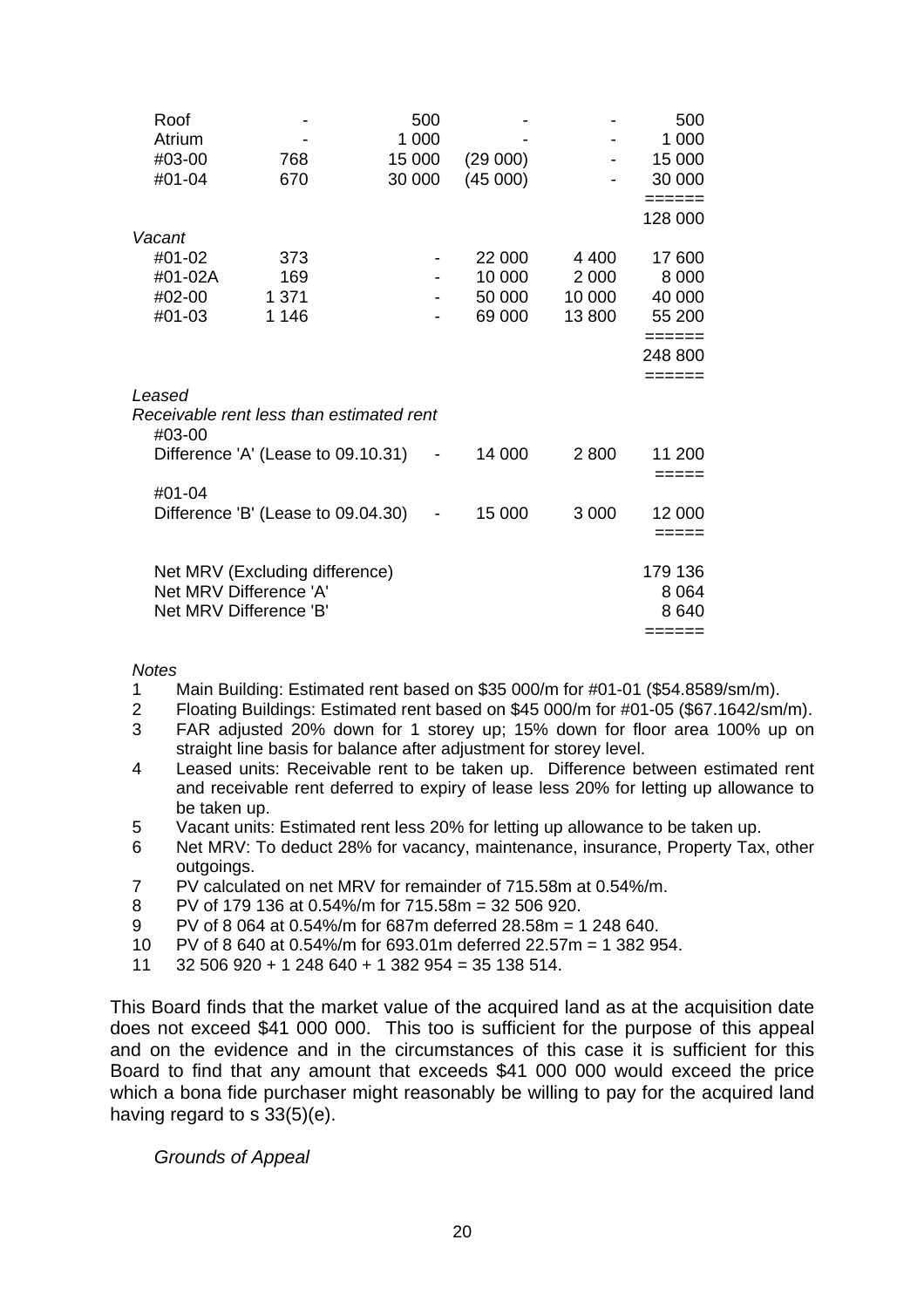(53) The appellant says in its petition of appeal:

The [Collector] has failed to consider, or not sufficiently considered, all relevant factors in determining the compensation, including but not limited to the following:

(i) the Income Method of Valuation and the elements thereof to be adopted in arriving at the market value of the acquired land; and

(ii) the increase in the market value of the acquired land as a result of the well publicised development of the Singapore Sports Hub.

In accordance with s 15 the Collector is required to take into consideration the market value and the other matters mentioned in s 33 in determining the compensation for the acquired land. In his grounds of award he has not disclosed the matters he took into consideration other than the market value but this failure has not adversely affected the appellant's claim in this appeal. The Collector relied on the opinion of the valuer as to the market value and the method of valuation and the matters relevant to the valuation in giving her opinion as he is entitled to and while there has been a failure on the valuer's part to consider certain factors as noted above such failure has not adversely affected the appellant's claim in this appeal. Accordingly this ground of appeal fails.

(54) The appellant further says:

Further or alternatively, the Collector has erred in: -

(i) failing to provide any substantive ground for his view in the Grounds of Award that the market value of the acquired land was \$41 million;

(ii) the manner he has apportioned the market value between the Appellant and the tenants.

This Board has heard no submission that the Collector is obliged to provide any ground for his view as to the market value of the acquired land in his grounds of award but if there was such an obligation and there was a failure on his part such failure has not adversely affected the appellant's claim in this appeal. As noted above he relied on the opinion of the valuer he consulted. In accordance with s 10 the Collector is required to make an award of the apportionment of the *compensation* and not of the *market value*. The market value is one of the matters he has to take into consideration in determining the amount of the compensation. In any event such error if any has not adversely affected the appellant's claim in this appeal. Accordingly this ground of appeal fails.

(55) The appellant claims:

Any increase in the market value above the sum of \$41 million is to be awarded to the Appellant alone, to the exclusion of the tenants.

This Board has found that the market value of the acquired land as at the acquisition date does not exceed \$41 000 000 and accordingly this appeal fails.

*Award*